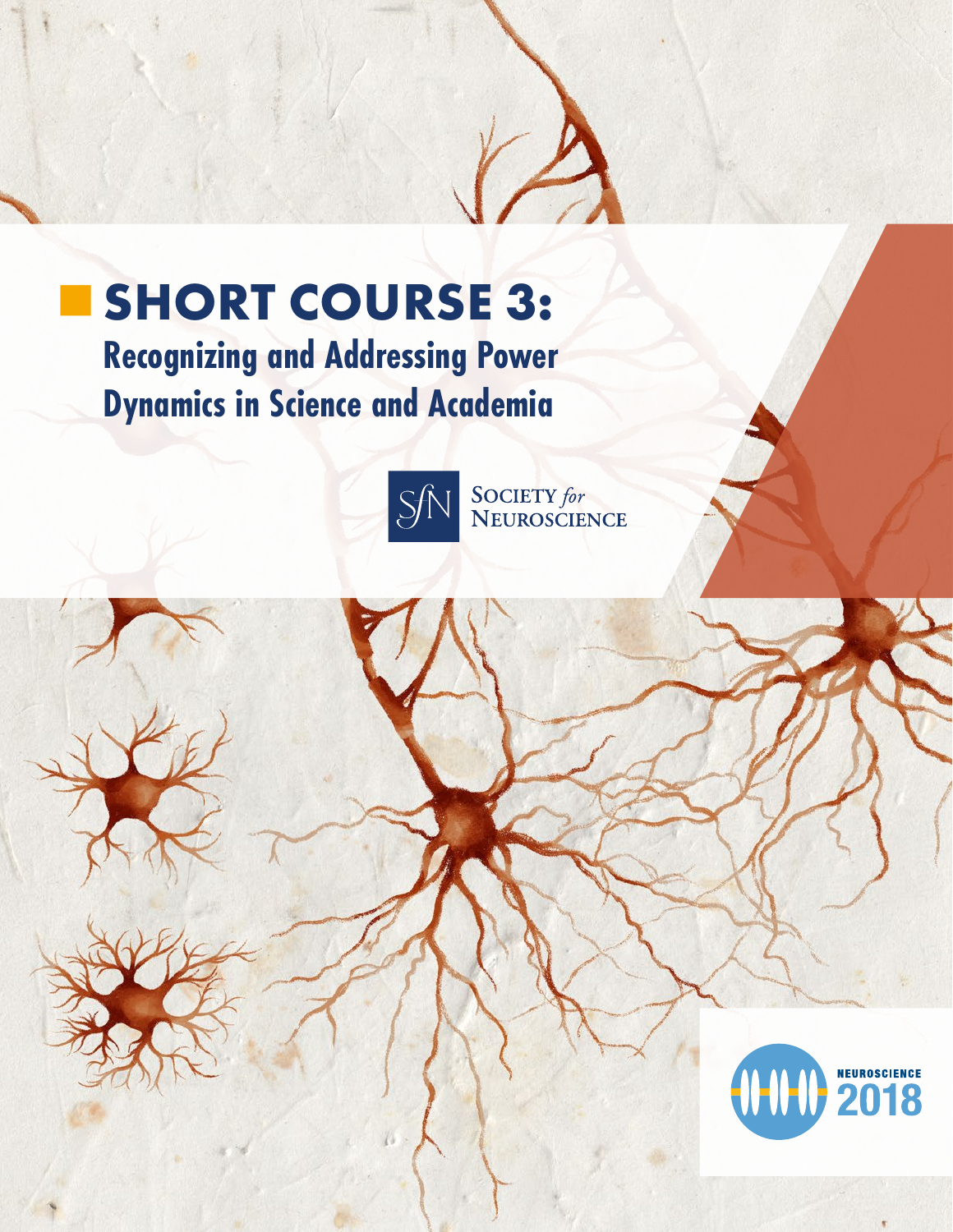## **Short Course 3**

Recognizing and Addressing Power Dynamics in Science and Academia

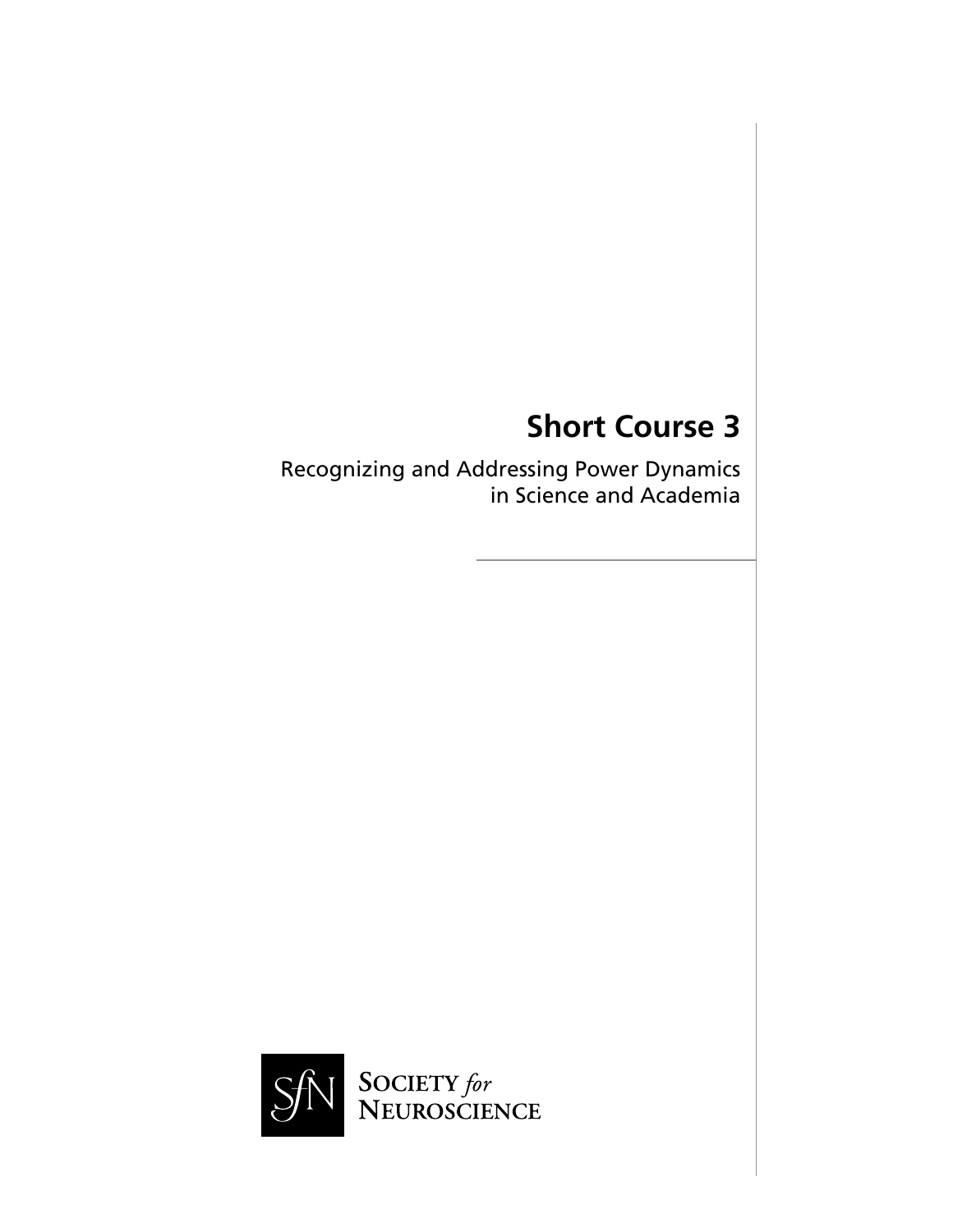Please cite articles using the model: [AUTHOR'S LAST NAME, AUTHOR'S FIRST & MIDDLE INITIALS] (2018) [CHAPTER TITLE] Recognizing and Addressing Power Dynamics in Science and Academia. pp. [xx-xx]. Washington, DC : Society for Neuroscience.

All articles and their graphics are under the copyright of their respective authors.

Cover graphics and design © 2018 Society for Neuroscience.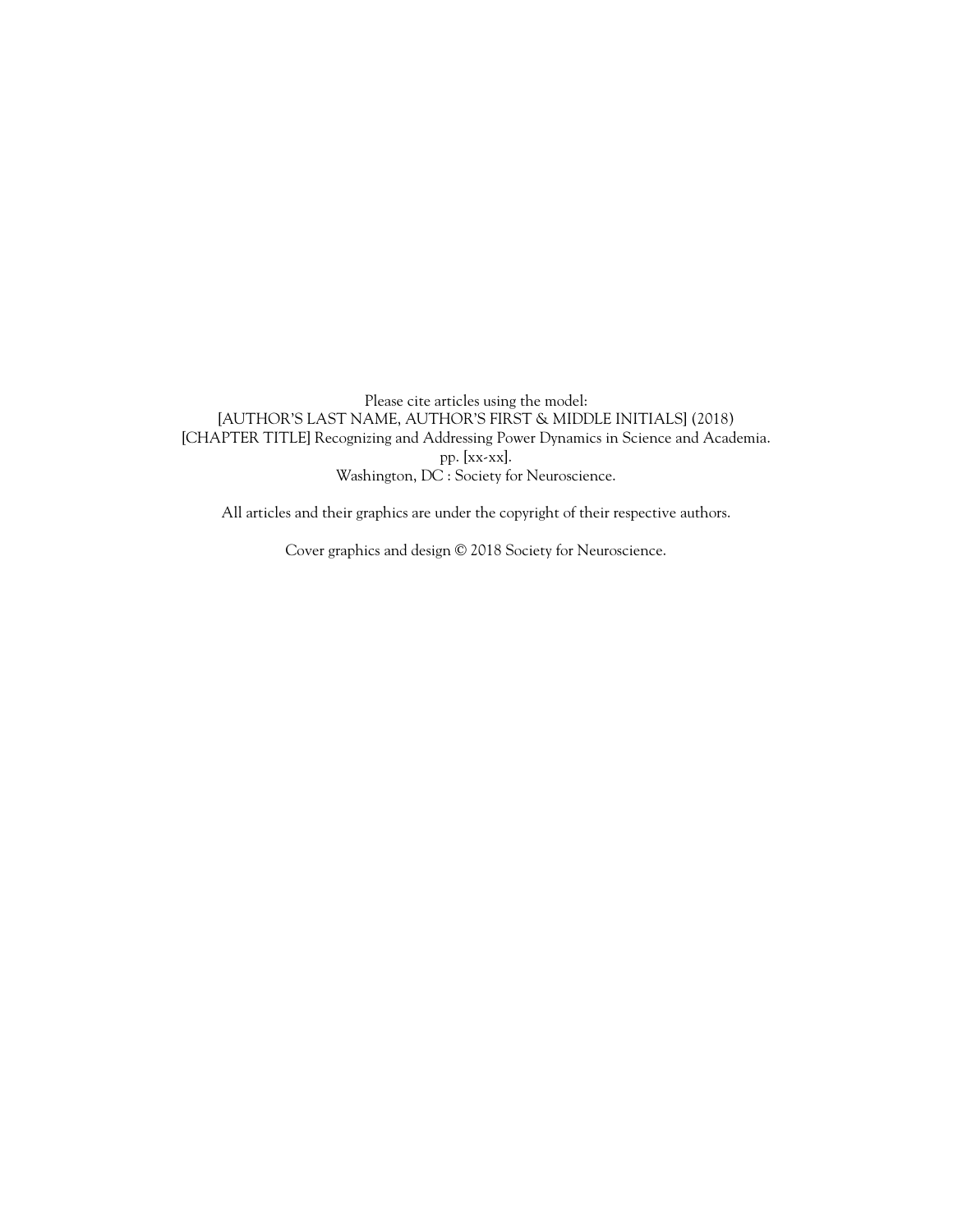

## SHORT COURSE 3

Recognizing and Addressing Power Dynamics in Science and Academia

Faculty: Keith Trujillo, PhD, moderator; Andrea Giuffrida, PhD; Erika Marín-Spiotta, PhD; Jean King, PhD Friday, November 2, 2018 1–5:30 p.m. Location: San Diego Convention Center • Room: 11

| <b>TIME</b>        | <b>TOPIC</b>                                   | <b>SPEAKER</b>                                                |
|--------------------|------------------------------------------------|---------------------------------------------------------------|
| $12:30 - 1$ p.m.   | <b>CHECK-IN</b>                                |                                                               |
| $1 - 1:10$ p.m.    | <b>Opening Remarks</b>                         | Keith Trujillo, PhD • California State University, San Marcos |
| $1:10-1:40$ p.m.   | Kinds of power dynamics and ownership of ideas | Andrea Giuffrida, PhD • UT Health, San Antonio                |
| $1:40 - 2:10$ p.m. | Intersectionality and power dynamics           | Jean King, PhD • Worcester Polytechnic Institute              |
| $2:10-2:20$ p.m.   | <b>BREAK</b>                                   |                                                               |
| $2:20 - 2:50$ p.m. | Sexual harassment: consequences and solutions  | Erika Marín-Spiotta, PhD • University of Wisconsin–Madison    |
| $2:50 - 3:30$ p.m. | Panel Discussion                               | All faculty                                                   |
| $3:30 - 4:15$ p.m. | Case Study Discussion                          |                                                               |
| $4:15-4:25$ p.m.   | <b>BREAK</b>                                   |                                                               |
| $4:25 - 5$ p.m.    | Report Out                                     |                                                               |
| $5 - 5:30$ p.m.    | Q & A/Final Thoughts                           | All faculty                                                   |

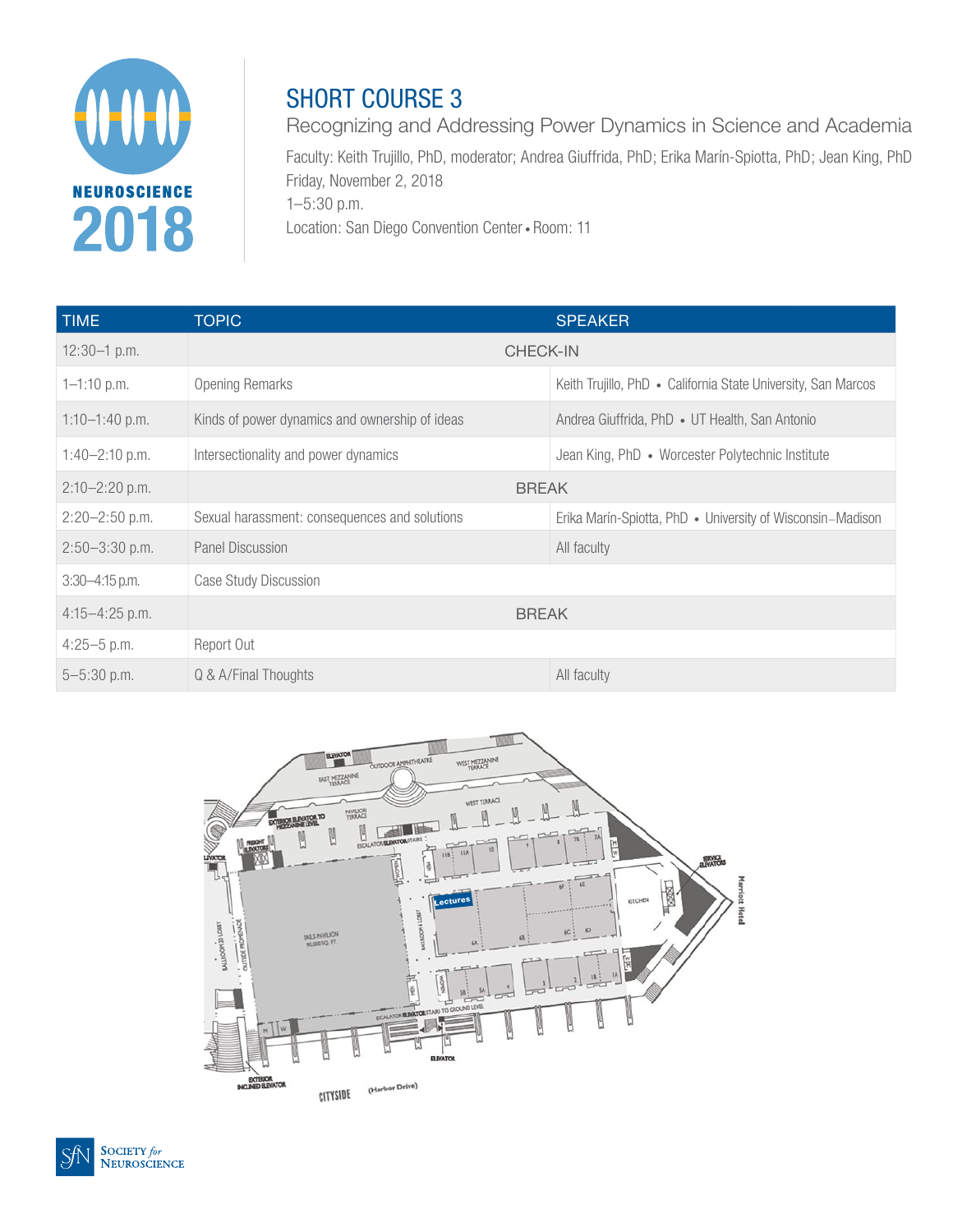## **Table of Contents**

| Ownership of Ideas and Power Dynamics in Academia                                                                  |
|--------------------------------------------------------------------------------------------------------------------|
| Changing Academic Culture: Responding to Sexual Harassment<br>Erika Marín-Spiotta, PhD, Sunita M. Nandihalli, MSc, |
| Hidden Forces: Intersectionality, Power Dynamics, and Strategies for<br>Change in the Scientific Professions       |
|                                                                                                                    |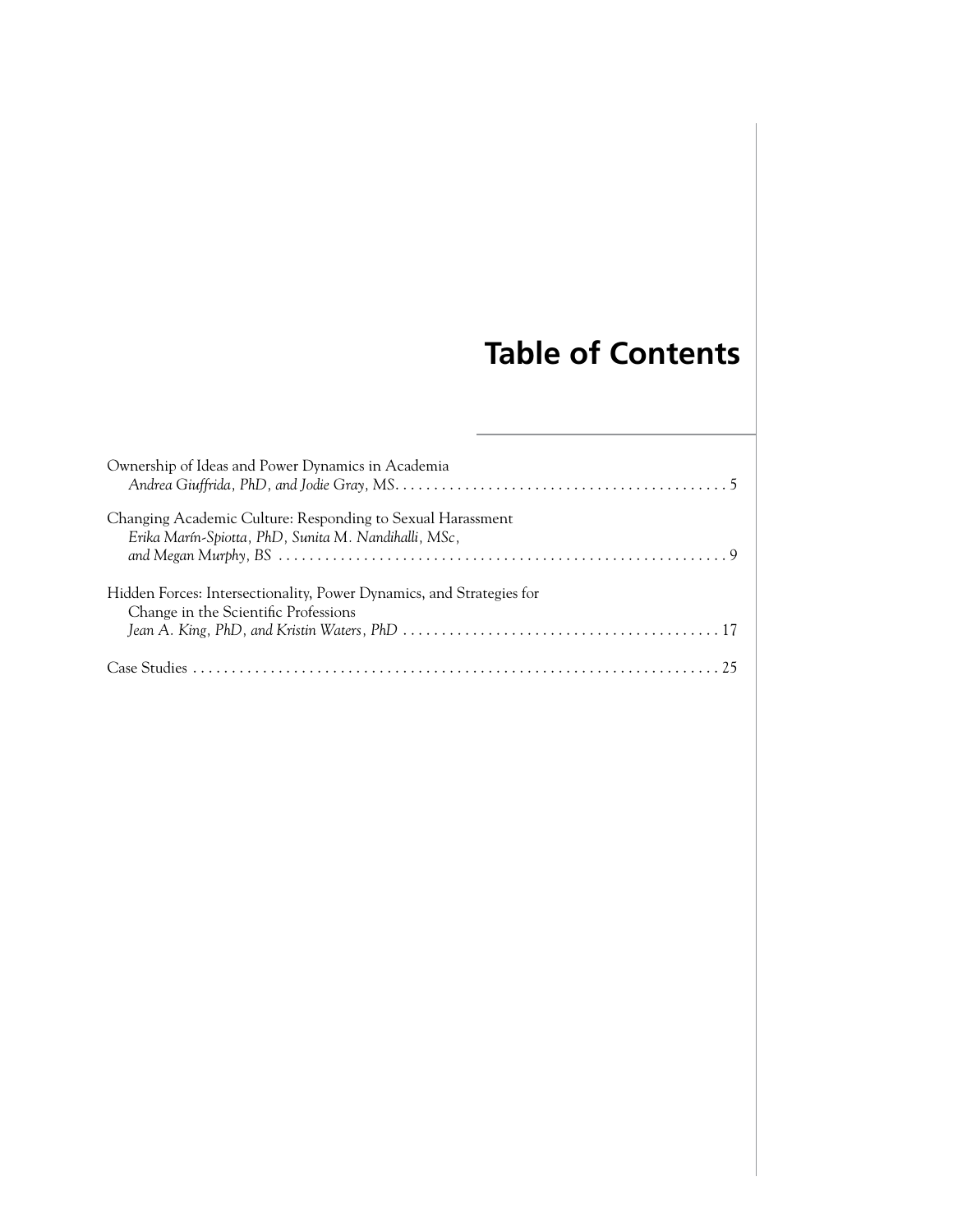## **Ownership of Ideas and Power Dynamics in Academia**

Andrea Giuffrida, PhD,<sup>1,2</sup> and Jodie Gray, MS<sup>3</sup>

<sup>1</sup> Department of Pharmacology

<sup>2</sup> Office of the Vice President for Research

<sup>3</sup>Department of Radiological Sciences University of Texas Health San Antonio San Antonio, Texas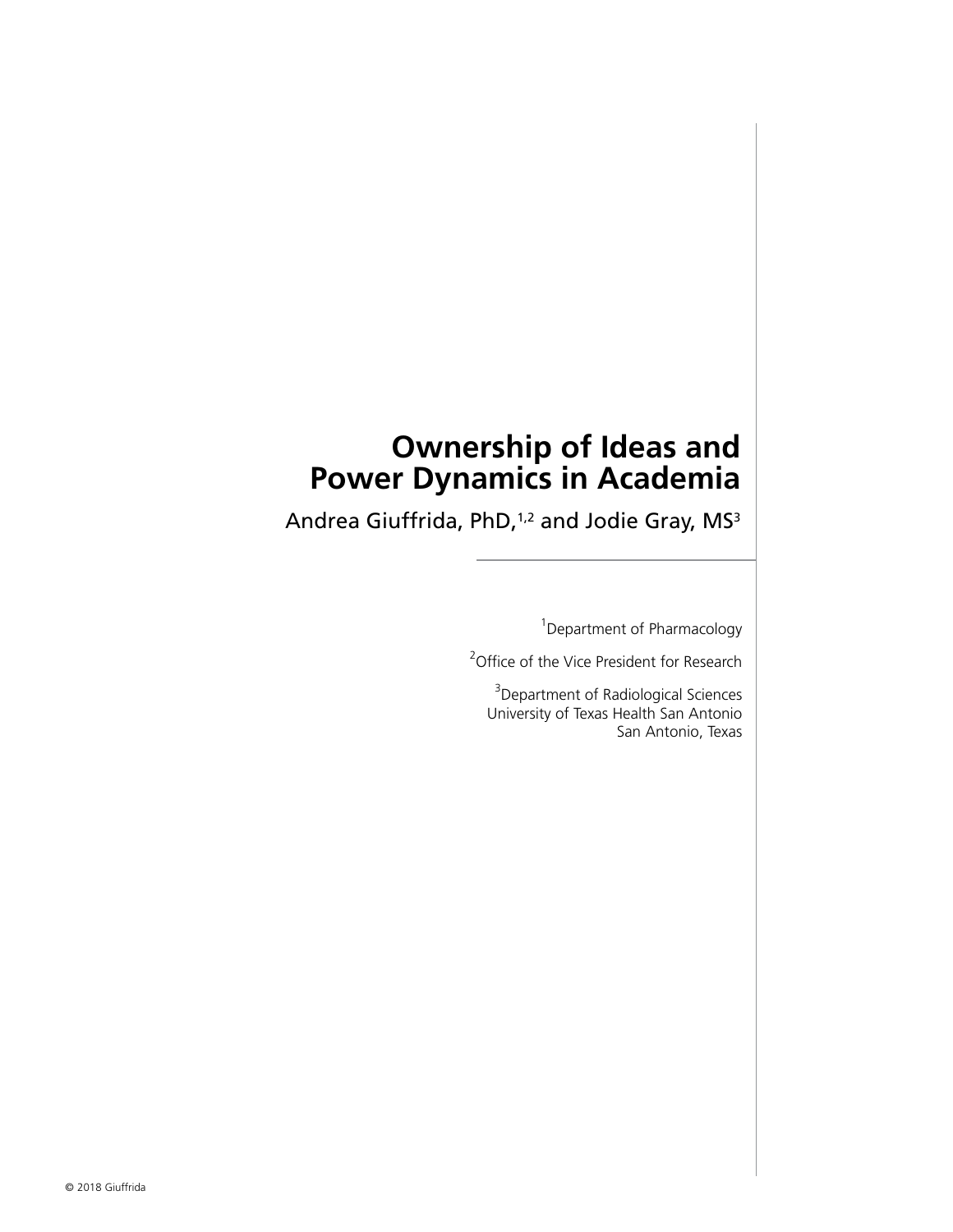With the growing emphasis on team-based collaborations in scientific research, the concepts of idea protection and data ownership are rapidly evolving. During the past decades, the digital age and the availability of new technologies for data sharing have significantly affected the way we approach and handle scientific ideas. Can ideas be "owned" in similar ways as physical property? What should we consider when building on the ideas of others? Should we own or distribute ideas? Is the sharing of ideas intellectual theft or an inherent part of teaching and learning? These questions become even more challenging in academia, where power dynamics in collaborative settings (e.g., mentor–mentee relationships, senior faculty mentoring junior faculty) may add another layer of complexity. This chapter provides some discussion points and case studies that illustrate how the mishandling of data and the misappropriation of ideas can lead to research misconduct.

#### **Idea Protection and Sharing**

The protection of intellectual property employs different mechanisms, such as trademarks, copyright, and patents. In simple terms, trademarks protect names and images used to label goods and services, whereas copyright protects original ideas expressed as literature, music, or software in a recorded or printed format (Quinn, 2014). On the other hand, patents protect new inventions and exclude others from using, making, or selling them for a specific time frame (U.S. Patent and Trademark Office, 2015). Copyright law in the United States originated at a time when the efforts to record music or print and distribute publications were significantly more expensive and time consuming than they are today. Over time, advances in technology and digital communication have reduced production costs, expedited the publication process, and enabled the distribution of large datasets, making the protection of ideas more challenging. In addition, increased competitiveness in the academic environment has contributed to a race to protect ideas and data and file more patents (Thompson and Kuhn, 2017), often with the sole intent of advancing scientific careers rather than commercializing the actual invention (Kanter, 2005). In the case of unprotected data, it is not rare to witness disputes among colleagues, faculty, and trainees about stealing ideas that have not been published. Also, claims to have discovered a specific phenomenon or developed a certain methodology before others are very common in the scientific literature (Stainburn, 2008). Although from a legal standpoint it is not possible to protect unpatented ideas, disputes about idea ownership, if left unsolved, often lead to research misconduct.

### **Introduction Conflicting Perspectives**

Conflicting perspectives on idea ownership are at the root of heated discussions and quarrels in academia. Often, these perspectives are heavily influenced by the career stage of an individual. For example, a senior researcher may feel "empowered" to discount the contribution of a trainee to a manuscript to maximize his own visibility and success, or to retaliate in response to a difficult interpersonal relationship.

Another scenario is a graduate student viewing the open sharing of ideas as a necessary part of the learning process while a tenure-seeking faculty member focused on his or her career may view idea sharing as a "risk" leading eventually to intellectual theft. These diverging opinions pose a subtle but important question: If an idea is published and shared among the scientific community, who should claim its ownership and be credited with its success? (Hart, 2002). Should ownership be given to the original producer of the idea, the entire team that tested the idea, or the journal that reviewed the validity of the idea and disseminated the data? In the case of clinical trials, are data owned by the principal investigator(s), the patients who were enrolled, or the researchers who analyzed the data to determine the compound's overall effects? (Montgomery, 2017).

It is not surprising that differing perspectives on ideas/data as valuable "commodities" that scientists are obligated to share for "the greater good" may contribute to conflicts that are not easy to solve.

### **Contributions to Research Misconduct**

Authorship "gifting" or "ghosting" Idea and data ownership in academia often have implications for the authorship of published materials. Although many scientific laboratories develop procedures for determining the order of authors and which contributions are required to attain authorship, practices like authorship "gifting" or "ghosting" pose significant problems when considering the specific contribution of an individual to a given work. For example, a graduate student may choose to list a prominent subject matter expert as a contributing author, even if the latter did not participate in any of the experiments or provided only advice on what methodology to use. This attempt at boosting the work's credibility by "gifting" authorship to an uninvolved party is misleading and promotes the erroneous attribution of ideas to individuals who may not even be aware they are the coauthor of a manuscript. On the opposite side

6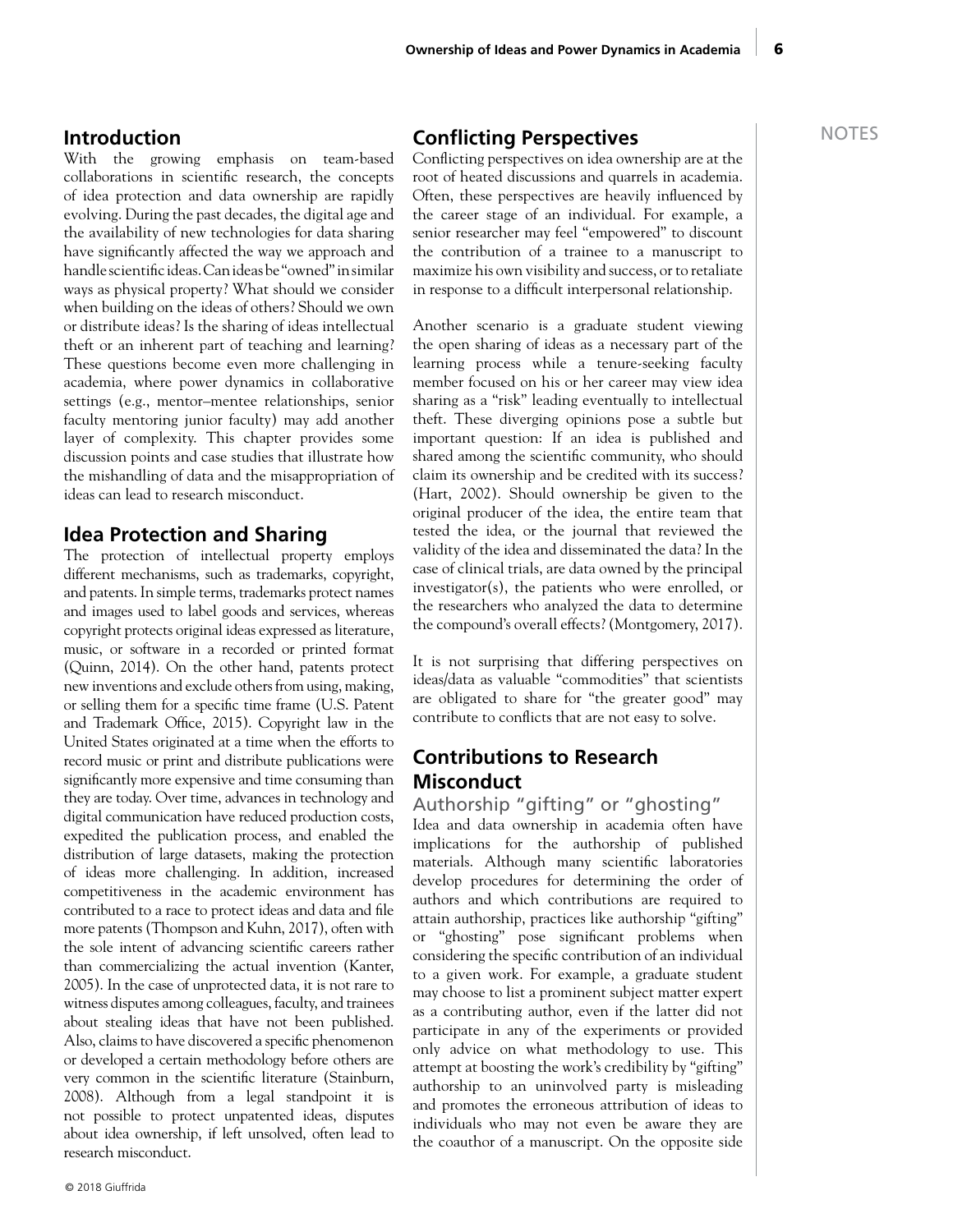of the spectrum, a principal investigator may claim afflicting modern society. Well-established legal NOTES full ownership of a work by intentionally excluding ("ghosting") contributors from authorship.

#### Data mismanagement or misrepresentation

Mismanagement or misrepresentation of data also may contribute to cases of research misconduct. Data hoarding to promote a group or individual interests (by either controlling the release of data for publication or withholding data to hinder the success of others) is a growing problem in the research community. Data hoarding can manifest in many flavors: a research team concealing data from another group for personal gain, faculty members omitting negative findings in order to publish in a high-profile journal, or a student withholding data from fellow trainees to feed his or her competitive ambitions. Data falsification, fabrication, and plagiarism—the representation of another's idea(s) as one's own (Helgesson and Eriksson, 2015)—often accompany these actions to support a weak idea in a deceptive way.

Data mishandling and plagiarism should be addressed and quickly corrected by supervisors or university leadership because they adversely impact scientific progress and can have negative consequences for the reputation and career of a scientist. Unfortunately, junior lab members witnessing research misconduct often waver when it comes to reporting these cases to the appropriate authority as they fear retaliation from their supervisors, who might threaten to ruin their careers given their sphere of influence.

#### **Final Considerations**

Today's competitive environment in scientific research calls for more team-based approaches and powerful technologies for sharing ideas rapidly and effectively. Scientific progress inherently requires data dissemination and peer review to advance knowledge and address the complex problems

afflicting modern society. Well-established legal mechanisms such as patents and copyrights offer the highest level of protection for ideas generated by researchers and represent the necessary first step to translate an invention into a commercially viable product. Nevertheless, intentionally or unintentionally, many research ideas are not patented and are shared in the public domain via publications or other forms of dissemination. In this case, shifting the emphasis from "owning" to acknowledging credit for contributions to any given work should be at the center of the ethics codes of scientists. Along these lines, the National Institutes of Health (NIH) has been pushing academia to develop and implement formal instruction in the responsible conduct of research (National Institutes of Health, 2018). The NIH seeks to hold the entire scientific community to exemplary standards of intellectual honesty and ethical conduct in research practices, and to increase awareness of regulations, policies, and guidelines that govern federally funded research.

Despite these efforts, the incidence of research misconduct cases continues to increase. Numerous resources at academic institutions are available to researchers, students, and faculty who may witness or need to resolve not only disputes about data ownership, but any other type of research misconduct. Depending of the nature of each case, supervisors, department chairs, or deans may serve as "middlemen" to address research-related conflicts. These individuals are well versed in the dynamics of mentor–trainee relationships and the nuances of team-based power dynamics. Institutional offices of technology commercialization can offer advice to resolve any quarrels involving patents. Complex or escalating cases can be handled by an office of research integrity under the leadership of the chief research officer or the vice president for research, who would then apply federal research misconduct policies and handle investigations that may result in disciplinary actions.

7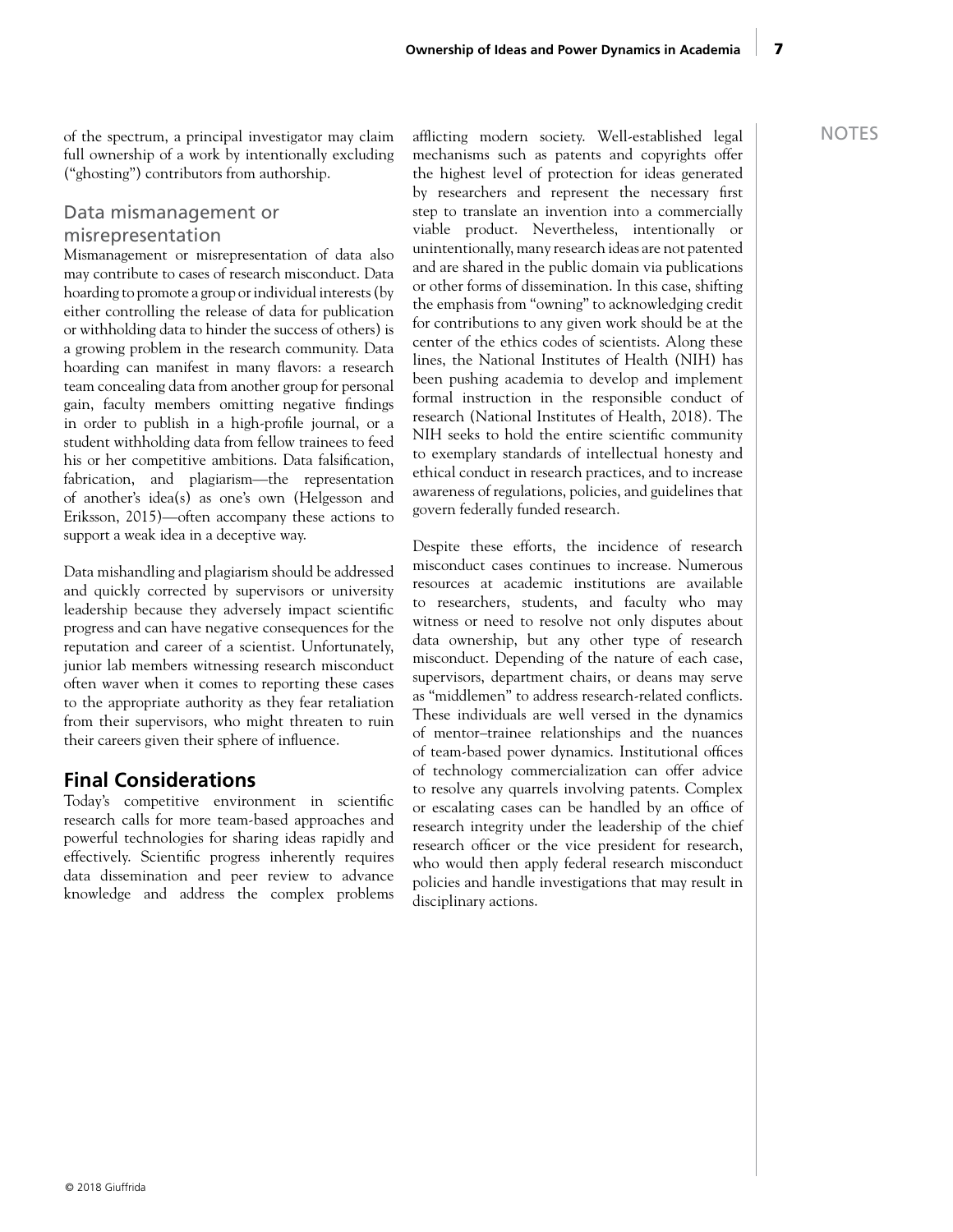- Hart D (2002) Ownership as an issue in data and information sharing: a philosophically based view. Aus Journal of Info Systems 10:23–29.
- Helgesson G, Eriksson S (2015) Plagiarism in research. Med Health Care Philos 18:91–101.
- Kanter J (2005) A new battlefield: ownership of ideas. The New York Times, October 3.
- Montgomery J (2017) Data sharing and the idea of ownership. New Bioeth 23: 81–86.
- National Institutes of Health Office of Intramural Research (2011) Research cases for use by the NIH community. Theme 11—authorship. Available at https://oir.nih.gov/sites/default/files/uploads/ sourcebook/documents/ethical\_conduct/case\_ studies-2011.pdf.
- National Institutes of Health (2018) Research integrity. Available at https://grants.nih.gov/ policy/research\_integrity/index.htm.
- **References** NOTES (2014) Protecting ideas: can ideas be protected NOTES or patented? IPWatchdog. Available at http://www. ipwatchdog.com/2014/02/15/protecting-ideas-canideas-be-protected-or-patented/id=48009.
	- Stainburn S (2008) Who owns your great idea? The New York Times: Education Life, December 24.
	- Thompson NC, Kuhn JM (2017) Does winning a patent race lead to more follow-on innovation? Available at https://papers.ssrn.com/sol3/papers. cfm?abstract\_id=2899088.
	- U.S. Department of Health and Human Services Office of Research Integrity (n.d.) Research integrity: case study. Video. Available at https:// ori.hhs.gov/videos/case-study-list/3042.
	- U.S. Patent and Trademark Office (2015) General information concerning patents. Alexandria, VA: USPTO. Available at https://www.uspto. gov/patents-getting-started/general-informationconcerning-patents.

8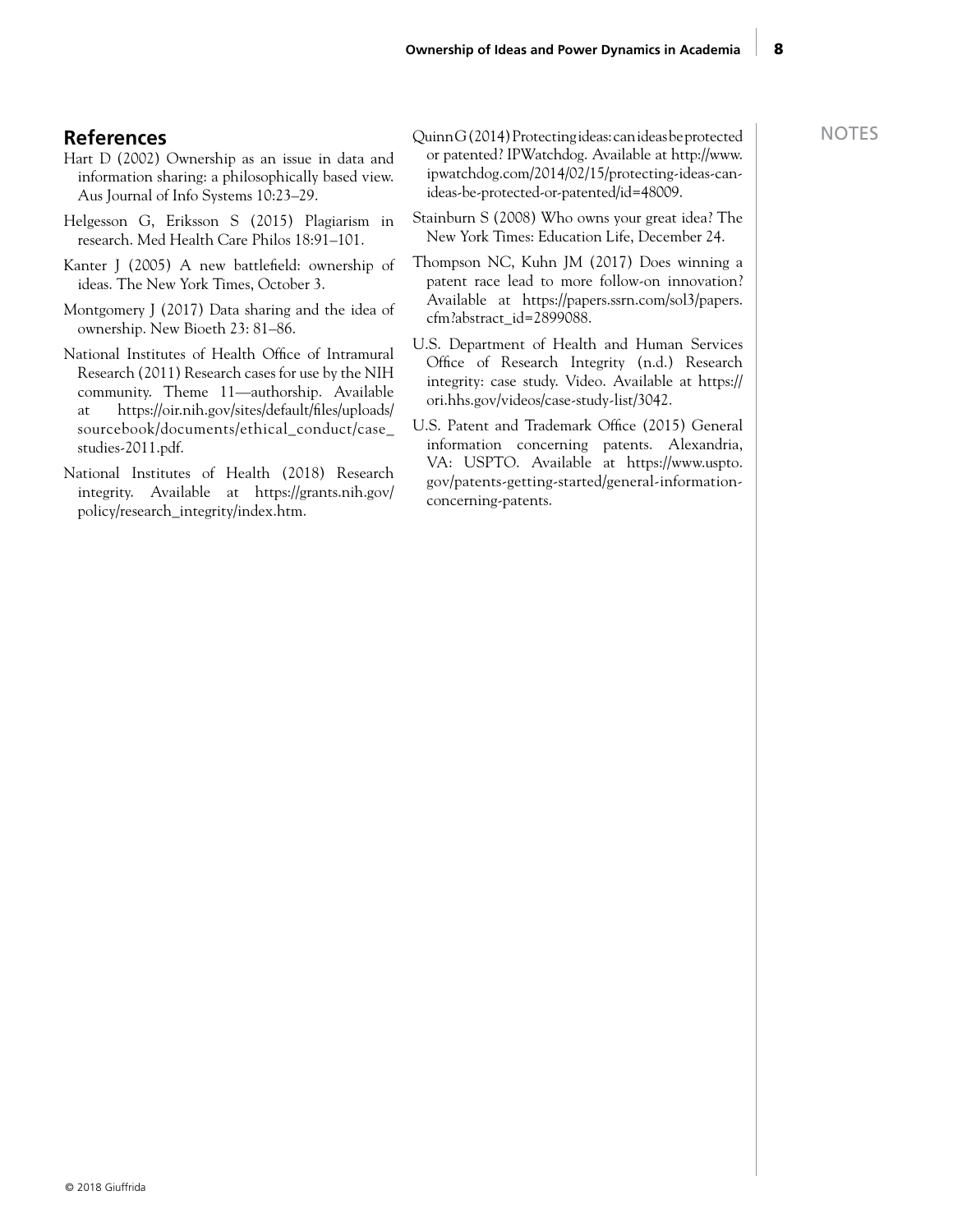## **Changing Academic Culture: Responding to Sexual Harassment**

Erika Marín-Spiotta, PhD, Sunita M. Nandihalli, MSc, and Megan Murphy, BS

> University of Wisconsin–Madison Madison, Wisconsin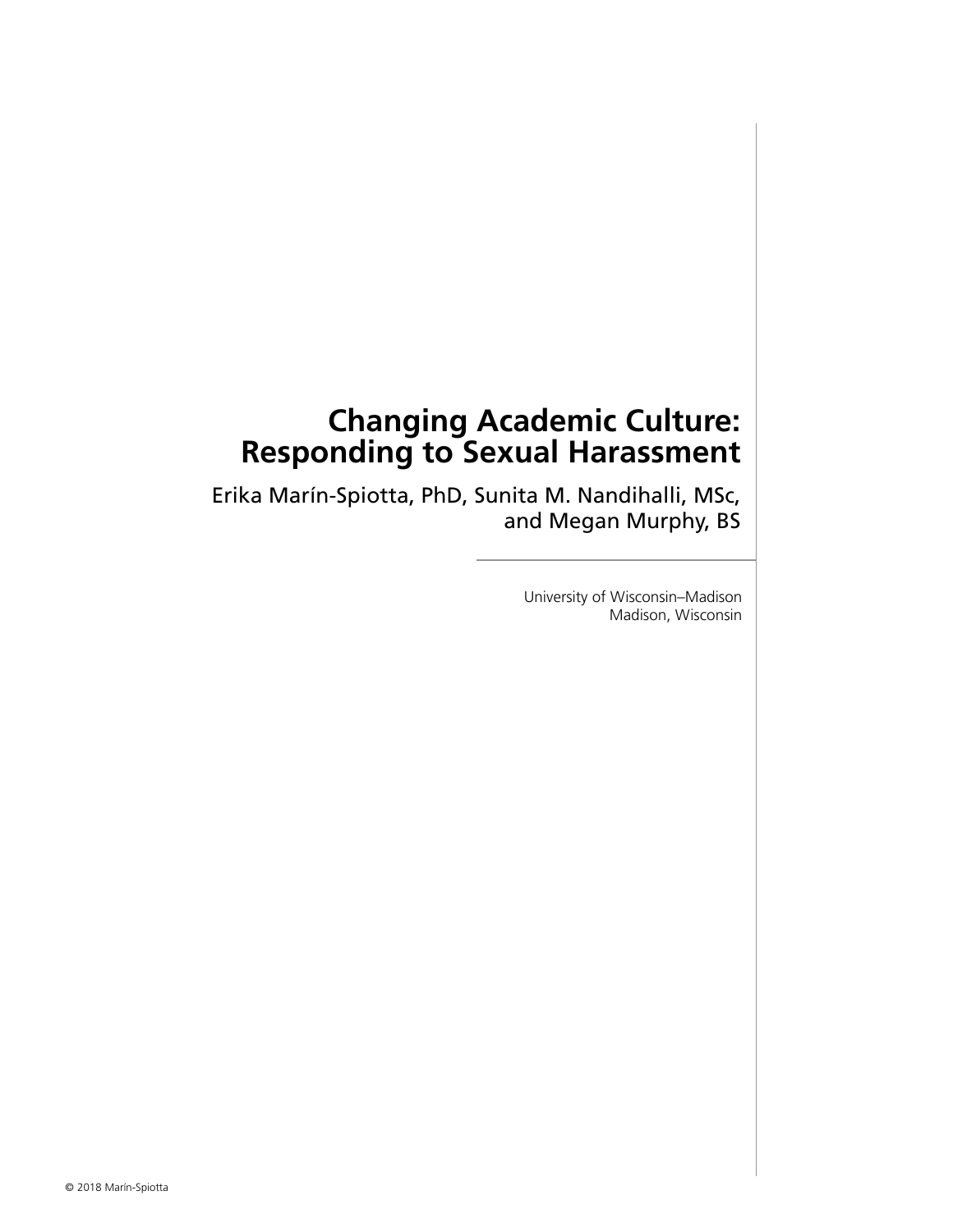#### **Introduction**

The recent #MeToo movement has raised awareness of the prevalence of sexual harassment and assault in the film, media, and service industries. (The popular #MeToo movement builds on an earlier campaign founded by Black activist Tarana Burke in support of survivors of sexual abuse and assault.) Academia is not immune to these behaviors. In a recent national survey, almost 48% of 150,000 students reported experiencing sexual harassment (Cantor et al., 2015). Graduate and professional students were more likely than undergraduates to identify the offender as a teacher or advisor. More recently, in a survey by the National Postdoctoral Association, 28% of respondents reported being sexually harassed; offenders were predominantly faculty or staff (https://www.nationalpostdoc.org/general/ custom.asp?page=postdocket\_03181). A 2018 report from the U.S. National Academies of Sciences, Engineering, and Medicine (NASEM) revealed that 50% of women faculty and staff reported being sexually harassed by their colleagues (NASEM, 2018).

In this chapter, we provide a brief context for the problem of sexual harassment in academia and in the biological sciences, specifically. We discuss factors that contribute to its prevalence and provide strategies to transform the workplace climate and reduce tolerance for harassment. We draw from our work with ADVANCEGeo, a U.S. National Science Foundation–funded partnership among the Earth Science Women's Network, the Association for Women Geoscientists, and the American Geophysical Union (AGU) (https://serc.carleton. edu/advancegeo/index.html). This consortium is developing training for disciplinary-relevant responses to sexual and other types of harassment in different research environments.

### **Sexual Harassment in Science, Technology, Engineering, and Mathematics**

High-profile news stories have raised public awareness about a permissive culture of harassment and bullying in academic STEM (science, technology, engineering, and mathematics) (Ghorayshi, 2016). The prevalence of sexual harassment in an institution or discipline is influenced by characteristics such as gendered perceptions about the profession, diversity (or lack thereof), and perceived tolerance of inappropriate and discriminatory behaviors (Fitzgerald et al., 1988; Topa Cantisano et al., 2008). In fact, organizational climate has been identified as the strongest predictor of sexual harassment and one of the most important factors for reducing its prevalence (NASEM, 2018). Climate is the atmosphere of an organization, as perceived by its members, and is reflected in its structures, policies, and practices; the demographics of its membership; the attitudes and values of its members and leaders; and the quality of personal interactions. Four factors that shape organizational climate and, in particular, the occurrence of sexual harassment are (1) maledominated environments; (2) real and perceived power imbalances; (3) ineffective institutional policies against misconduct; and (4) uninformed or unresponsive leadership. Other factors contribute to the potential for abuse—in particular, entrenched hierarchical structures in academia, especially the master–apprentice model of advisor–student relationships in many scientific fields.

Women represent 50% of the U.S. working-age population but only 30% of the STEM workforce (National Science Foundation, 2017). In the physical sciences, women make up less than 20% of tenure-track faculty (National Science Foundation, 2015). Women of color are disproportionately underrepresented, making up 5% of recipients of bachelor's degrees and 7% of faculty (National Science Foundation, 2015). These low numbers can lead to professional isolation and increased vulnerability to discrimination. The biological sciences are the STEM field with the greatest representation of women, yet harassment and bullying continue to be prevalent there.

Harassment is recognized in the United States as a form of employment discrimination and is unlawful when the conduct is severe or pervasive enough that it creates an intimidating or hostile workplace and/or when enduring the offensive conduct is a condition of continued employment (U.S. Equal Employment Opportunity Commission, n.d.). A related behavior that is not consistently covered by the law is bullying, or the use of threat or coercion to abuse, intimidate, or aggressively dominate others in the professional environment. Beyond the chilling effect of gender bias on job satisfaction and advancement of women in STEM (Vaccaro, 2010), these types of behaviors result in hostile learning and work environments, which can lead to long-term physiological and emotional health effects akin to trauma (Davis et al., 2015).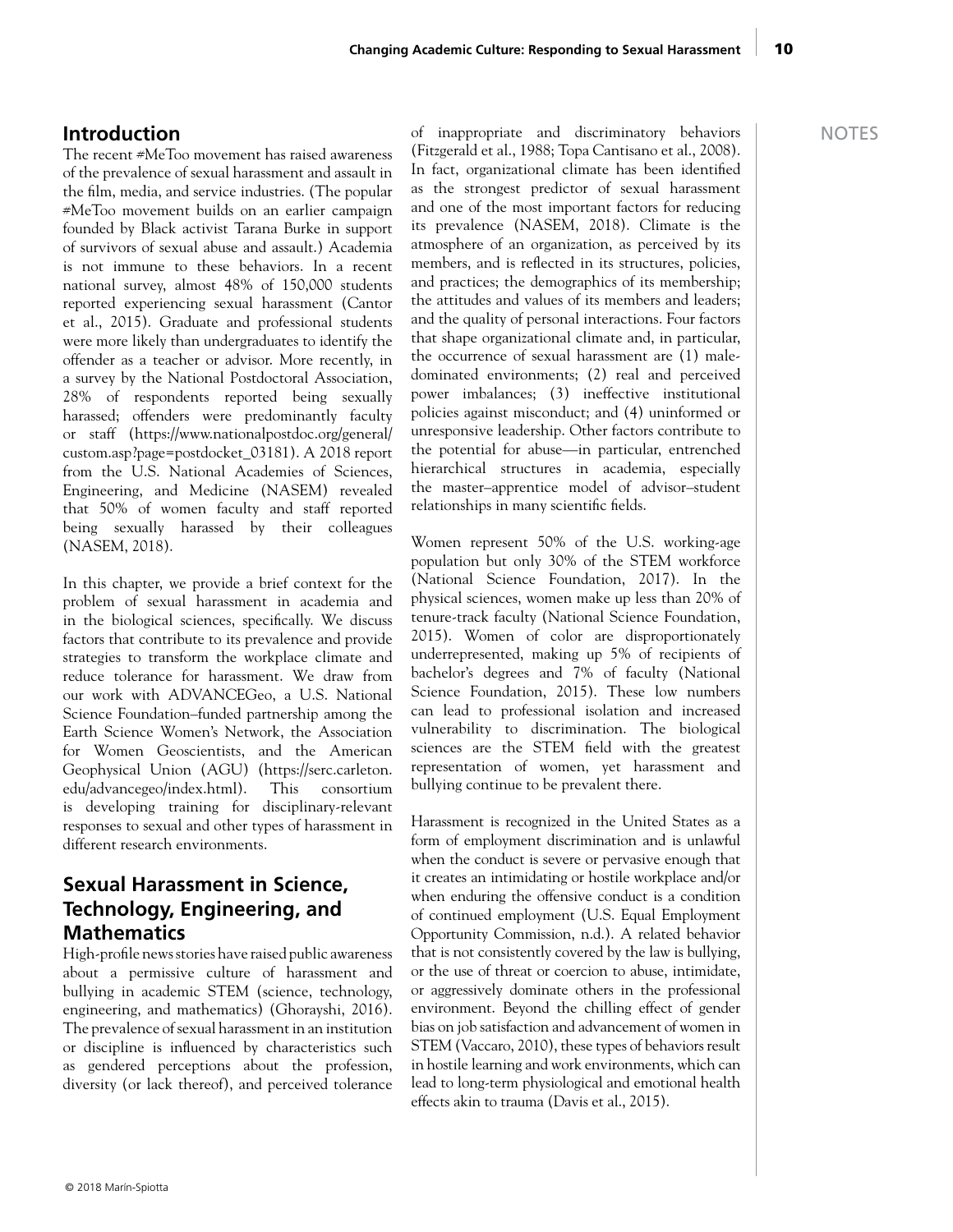#### **Harassment of Sexual and Other Minorities**

Hostile climates are not felt the same by everybody. In a survey of lesbian, gay, bisexual, and transgender (LGBT) physicists, women experienced more exclusionary behavior than men. The number doubled for those identifying as transgender or nongender conforming compared with cisgender (a person whose gender identity aligns with his or her biological sex) (Gibney, 2016). More women than men astronomers reported skipping professional events because they felt unsafe; for women of color, the share of avoidance was 18% compared with 12% of white women (Clancy et al., 2017).

Intersectionality provides a useful framework for understanding how multiple levels of discrimination and social injustice interact at the cross-section of different identities (e.g., race, gender, ability, and immigration status). The term "intersectionality" has been attributed to legal scholar Kimberlé Crenshaw, who demonstrated how experiencing multiple forms of social oppression disproportionately affected women of color (Crenshaw, 1989).

#### **The Context for Neuroscience**

Women earn half or more of bachelor's and doctoral degrees in the biological sciences in the United States (National Science Foundation, 2017). For the first time in history, the number of women enrolling in U.S. medical schools (50.7%) is exceeding that of men (Association of American Medical Colleges, 2017). However, 66% of female academic medical faculty surveyed in 2016 reported being left out of opportunities for professional advancement because of their gender, and more than 30% reported experiencing sexual harassment from a colleague or superior (Jagsi et al., 2016).

The biological sciences are just as prone to hostile work climates as other STEM fields where women are grossly underrepresented. One reason for this is that within the biological sciences, some fields and specialties continue to have low numbers of women. The proportion of women entering medicine has nearly doubled since 1980, yet only 33% of neurologists are women (McDermott et al., 2018). Another reason is the lack of women in visible leadership positions. In 2016–2017, the majority (56%) of applicants to U.S. neuroscience PhD programs were women, but women represented only 30% of the faculty (Society for Neuroscience, 2017). In major U.S. academic medical institutions, women become less visible in more advanced positions, making up only 14.7% of full professors and even fewer in leadership positions such as department chairs (9.2%) and deans (9.3%) (Epstein, 2017).

The lack of diversity in neuroscience is not limited to gender. Only 10% of faculty in U.S. PhD programs did not identify as white or Caucasian. For postdoctoral trainees, the numbers are dire, with approximately 3% being African American, 8% Hispanic, and 3% Native American for the 2016–2017 academic year (Society for Neuroscience, 2017). When students from marginalized groups go into a field that (1) lacks people who share similar experiences with them and (2) promotes a culture that actively isolates people from marginalized groups, these obstacles can cause people to ultimately leave that field. More women than men (56% vs 44%) left a neuroscience PhD program early, and trainees from historically underrepresented racial and ethnic groups left PhD programs in the same proportion that they entered (Sved, 2011).

#### **What Qualifies as Sexual Harassment, Anyway?**

Most people recognize sexual harassment as unwanted sexual attention that can be verbal, nonverbal, or physical. Psychologists use a tripartite model to identify sexual harassment behaviors (Fitzgerald et al., 1988). At the top of the pyramid is sexual coercion: the type of behavior allegedly conducted by Harvey Weinstein with his subordinates in the film industry. Coercion includes threats, bribes, and extortion of sexual cooperation in return for job-related benefits; these are the least common incidents but the most reported by the news due to their egregiousness. Lower in severity is unwanted sexual attention, such as repeated, nonreciprocal requests for a date or sex, unwanted advances or touching, or sharing of unsolicited material of a sexual nature. At the bottom of the pyramid, gender harassment is the least recognized but most commonly experienced form of sexual harassment in the workplace. It includes verbal or physical conduct that denigrates or shows hostility or aversion to a worker based on gender.

Harassment can leave individuals feeling uncomfortable, dismissed, disrespected, fearful, and/ or objectified. Sexual harassment is correlated with an increase in symptoms of depression, anxiety, and posttraumatic stress disorder. Anyone can experience sexual harassment, yet women are more likely to suffer negative professional consequences, according to research (Lampman, 2015). Harassment can have devastating effects beyond the individuals being targeted, with breakdowns of trust and civility at the departmental and institutional levels, as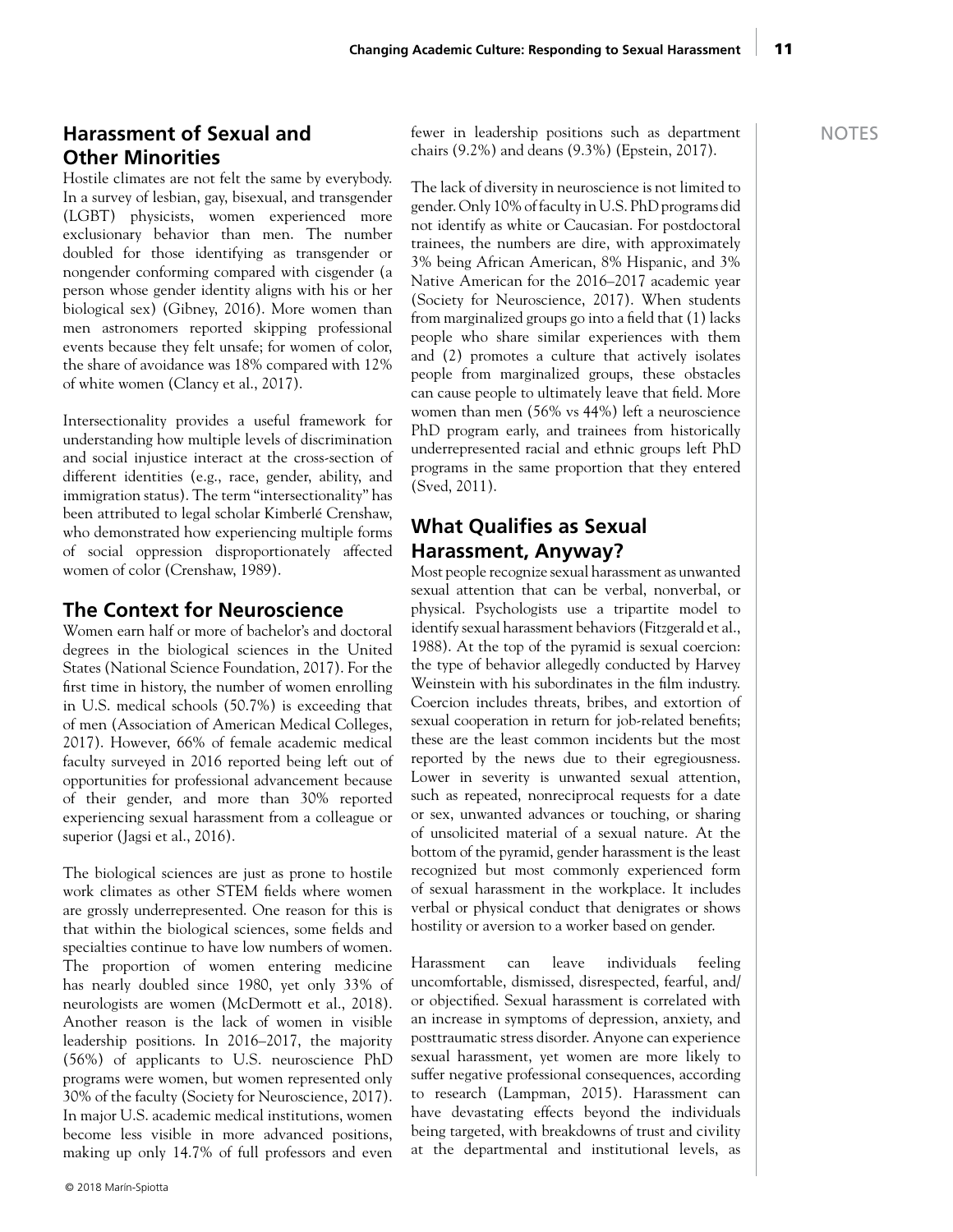demonstrated by a recent case from the Brain and Cognitive Sciences department at the University of Rochester (Mangan, 2018).

#### **Characteristics of Academic Climates That Contribute to Harassment**

Sexual harassment has been presented as an issue of women's rights, workplace safety, or civil rights. However, when sexual harassment contributes to women leaving STEM altogether, it becomes a science problem (NASEM, 2011). Some fundamental aspects of academia allow sexual harassment to have especially deleterious effects.

Contributing to the prevalence of harassment in academia are its built-in power imbalances. Power is the degree to which an individual or group of people has control over resources. In academia, these resources can be material, financial, human, or intellectual. Power can result from established hierarchies; for example, a department chair would have greater decision-making ability than a graduate student. Power also can arise from historic systems of oppression and affect perceived and real power, for example, of a Native female faculty member in a mostly white and male department. Power dynamics constitute how different people with different levels of power interact with each other in a group setting.

The clearest power imbalance in academia is that between graduate student and faculty advisor. Today's training structures are built on an archaic master– apprenticeship model in which one person wields extraordinary power over a trainee's career. This power is especially acute in lab-based fields, where trainees cannot conduct their own research without funding and access to lab facilities, equipment, and data. In few other career tracks does one's work and success depend so much on one other person. A falling out between student and advisor may result in the student having to switch research directions or fields altogether. These power dynamics place the student or trainee in a vulnerable position. Thus, when abuse occurs, fear of retaliation, loss of funding, and career disruption leads to low reporting rates. These fears are well founded, as retaliation is the most common response to reporting (NASEM, 2018).

When incidents are reported, and reports result in an investigation, the majority are conducted in secret and the accused is often reassigned to another unit or resigns before a finding is made, only to be hired elsewhere. Clearly, reporting and investigative processes in U.S. academic institutions need overhauling (NASEM, 2018).

Power dynamics in academia are exacerbated by the cult of the celebrity researcher. Repeat offenders are allowed to persist when institutions place more value on their reputation and funding than on trainees' well-being. Academic institutions, which are meant to foster innovation and the advancement of knowledge, are also traditional bureaucracies loathe to cultural change and to open themselves up to scrutiny if an investigation were to be leaked to the press.

Other characteristics of academic sciences that contribute to misconduct are the "publish-or-perish" drive among both faculty and students and the intense competition for resources and ideas. These factors contribute to noncollaborative environments where people are taught to mind their own business and prioritize data over anything else, including even mental health and wellness. Further, there is an internal, unspoken expectation that grad school is for the tough of character, and that putting up with abuse is part of the process.

Expectations from outside of science also contribute to a permissive culture for harassment. The trope of the eccentric genius or socially awkward scientist encourages the tolerance of inappropriate behavior that would not be acceptable elsewhere.

These multiple factors indicate that a culture change is necessary to ensure sexual harassment and other types of misconduct are not allowed to thrive.

#### **Strategies for Reducing Harassment**

In addition to advocating for major institutional transformations to dismantle existing structures that act as barriers for the advancement of historically underrepresented groups in STEM, multiple actions can be taken to create inclusive, equitable, and safe climates that foster personal growth, strengthen communities, and enhance research productivity. At the departmental level, acknowledging existing hierarchical structures and building in safeguards to protect trainees from abuses of power is critical. Some recommendations include moving away from the single mentor–mentee model to that of a team of mentors as well as directing trainee funding to the department rather than the principal investigator. Doing so would diffuse power dynamics. The NASEM report offers concrete recommendations for such institutional change (NASEM, 2018).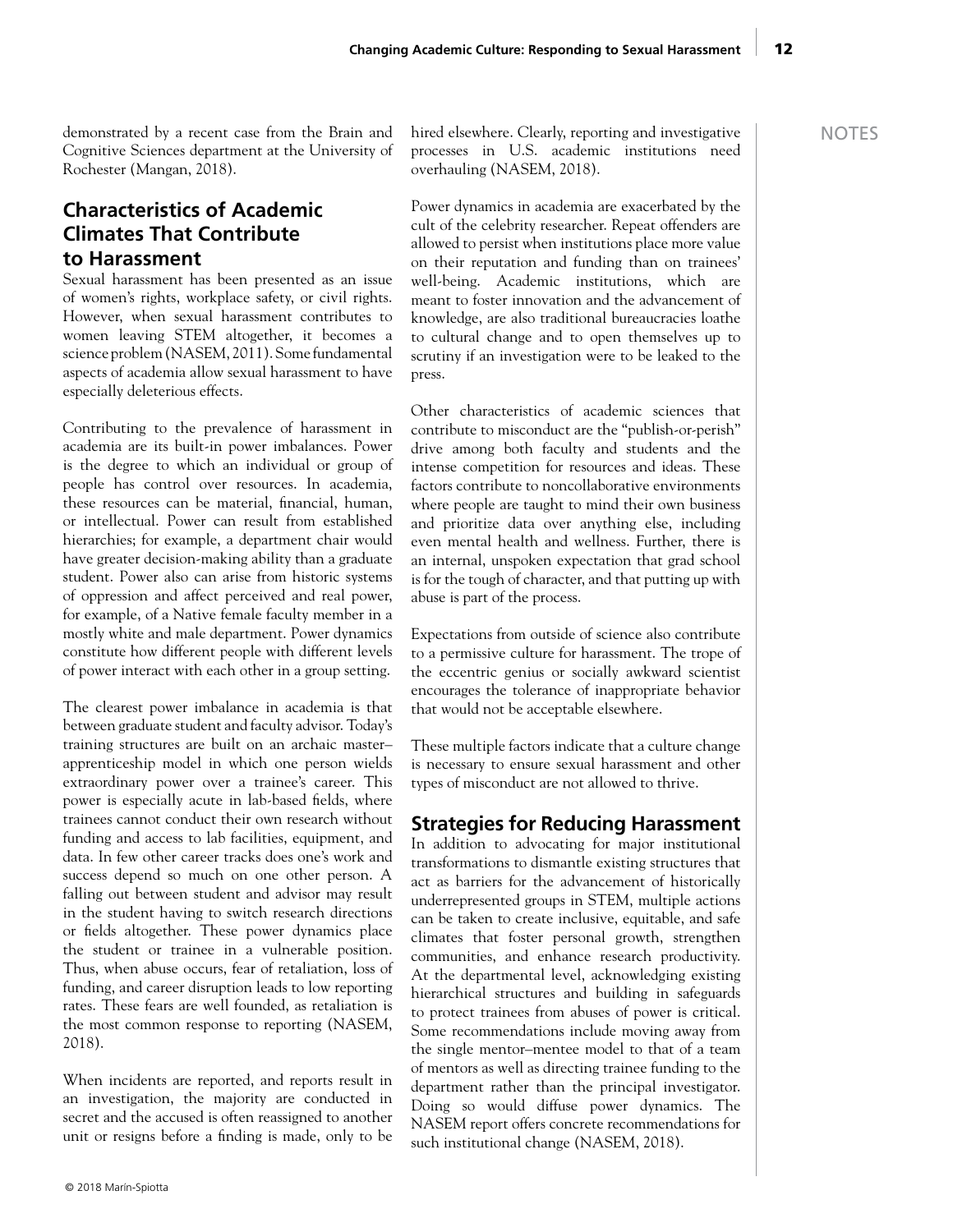Beyond the departmental and institutional level, actions can be taken at the research group/lab and individual levels. Given the power dynamics in academia, the responsibilities of graduate students and postdoc trainees differ from those of faculty and administrators. Yet trainees can influence academic culture beyond the lab.

#### Codes of conduct

One effective way to influence academic culture is by serving within the leadership of professional societies (Marín-Spiotta and Schneider, 2018). Most have opportunities for early-career members to help guide the direction of the society. In a memberdriven initiative, the AGU revised their society's code of conduct to define harassment, bullying, and discrimination as scientific misconduct, thereby becoming a role model for other organizations (Kuo, 2017). The AGU already had a code of conduct for meetings, but their new policy covers members regardless of whether they are at an AGU event or not. Any society members can demand that their society articulate antiharassment and antidiscrimination policies that cover behavior beyond meetings. Effective policies should lay out a process for reporting and investigating allegations as well as for sanctioning violations (Marín-Spiotta et al., 2016). Vanderbilt neuroscientist Dr. Beth McLaughlin has garnered public support from scientists nationwide to petition the National Academies and the American Association for the Advancement of Science to remove from their prestigious membership individuals who have been found guilty of harassment and other scientific misconduct (Oldach, 2018; Wadman, 2018).

Material prepared for the 2013 Society for Neuroscience meetings directed toward trainees featured a special section for women on how to avoid potential harassment (Fischer and Zigmond, 2013), yet research on preventing sexual harassment and assault emphasizes that men need to be part of the solution. Men and gender-nonconforming individuals also experience harassment, and intersectionality plays an important role in students' experiences at scientific meetings. Therefore, advice for students is most effective when presented in the context of existing power dynamics and when the responsibility for respectful and inclusive behavior falls to all community members.

#### Bystander intervention training

At the individual level, bystander intervention strategies can be used to address harassment and discrimination both directly and indirectly. A goal of ADVANCEGeo is to develop and disseminate trainings to provide academic leaders and their communities with the knowledge and tools to reduce hostile behaviors. This approach differs from standard antiharassment training required by some universities for their staff because it focuses on personal relationships rather than legal compliance and employs interactive case-study scenarios that are relevant to the scientific discipline.

Here we briefly outline five strategies developed by the organization Hollaback!, which can be applied to incidents of sexual and other types of harassment, microaggressions, and bias. In academia, existing power dynamics may call for different strategies, depending on the situation. Some of these can be used if you observe someone being harassed, are being harassed yourself, or hear about an incident.

#### *Confront directly*

A direct response can include verbally addressing the behavior ("That is not an appropriate thing to say."), questioning the intent ("I'm not sure you meant to imply that."), or making a simple request ("Can you repeat that?"). The direct confrontation strategy can be risky, and therefore it is important to assess the safety of the situation first and acknowledge potential repercussions to you and the person being targeted by the harassment.

#### *Distract or deflect*

Distracting or deflecting from the harassment is a more subtle way to intervene directly, and is based on interrupting the situation in an effort to defuse it. For example, you could physically insert yourself between the harasser and the person being targeted or interrupt a conversation with an unrelated topic or question to deflect attention away from the person being targeted.

#### *Delegate*

Delegating is an indirect tactic and involves asking a third party for assistance. Ideally, this person is someone in a position with power to do something about the incident or at least provide the necessary support, such as a supervisor, department chair, lab manager, program director, more senior student, or trusted individual. This person could also be a security guard or the police, but always ask the person who was targeted if they feel comfortable going to the police before doing so, unless there is a medical emergency.

#### *Document*

This refers to documenting (video recording) an incident as it occurs, as well as writing down evidence of harassment to support future investigations. If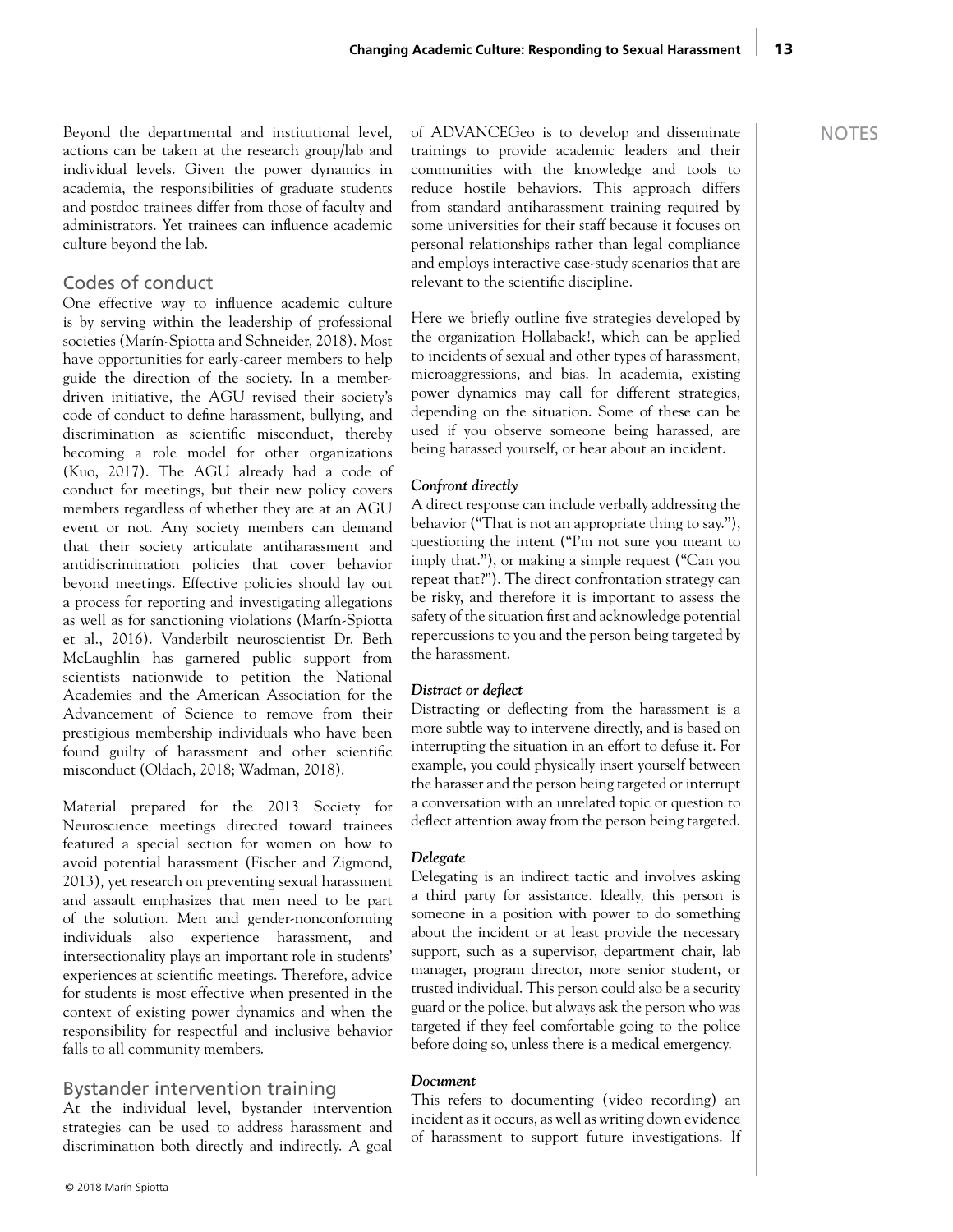© 2018 Marín-Spiotta

you are a bystander, always ask the person who was being harassed what they want to do with the documentation. If you are being harassed, document all interactions, and keep a record of all verbal, physical, and written encounters to help build a case, if you decide to file a report.

#### *Delay*

After every incident, check in with the person who was being harassed. Ask if he or she is okay, acknowledge that the harassing behavior was not appropriate, let the person know you are sorry this happened, offer to help find resources, ask whether he or she would like to report the incident, and respect the person's wishes if the answer is no. These steps are very important, as the lack of support can be as distressing as the harassment itself. Even a simple acknowledgement that the incident occurred and asking, "Are you okay?" can go a long way.

Think about which of these strategies you would feel comfortable using in different scenarios and which would be most effective when you may have been the target of harassment.

#### **Tapping into the Positive Power of Individuals**

Beyond intervention, individuals can do a great deal to work toward creating an inclusive climate. Here are a few ideas:

- (1) Be aware of your own biases and how they may affect your work relationships and expectations;
- (2) Educate yourself on the history of sexism and racism in science;
- (3) Hold yourself and your colleagues accountable for the type of language and jokes you use and how you treat different people;
- (4) Raise awareness and foster public dialogue about problems (and solutions!) in academia;
- (5) Request that the leadership of your lab, department, and institution commit to ethical behavior and establish and uphold policies that protect those with less power; and
- (6) Ask to include conversations about sexual and other types of harassment in discussions about mentoring and lab safety.

As the future leaders, researchers, and educators in your field, you can wield immense power in shaping the scientific working and learning places of tomorrow by interrogating current institutional cultures, breaking down barriers to the advancement of a diverse community, and demanding a climate of respect. Be a role model in the way you interact with everyone around you, and seek out opportunities to mentor less privileged students. Sexual harassment is a serious problem, though by no means an unsurmountable one, that demands a transformation of our current academic practices.

#### **Additional Resources**

- The ADVANCEGeo Partnership project website includes resources on how to improve workplace climate: serc.carleton.edu/advancegeo. Follow us on Twitter @ADVANCEGeo
- AGU resources: stopharassment.agu.org
- The SAFE EVOLUTION program from the Council of Evolution Societies: https://www.evolution meetings.org/safe-evolution.html
- Geoethics and Professionalism: The Responsible Conduct of Scientists: serc.carleton.edu/geoethics/ professionalism.html
- Hollaback! How to Respond to Harassment: http://www.ihollaback.org/responding-to-harassers/
- American Geosciences Institute Guidelines for Ethical Professional Conduct: https:// www.americangeosciences.org/community/ agi-guidelines-ethical-professional-conduct
- Know Your IX: Empowering Students to Stop Sexual Violence: https://www.knowyourix.org
- American Association of University Women: Know Your Rights at Work, Sexual Harassment: http:// www.aauw.org/what-we-do/legal-resources/knowyour-rights-at-work/workplace-sexual-harassment
- The National Postdoctoral Association: https:// www.nationalpostdoc.org/

#### **References**

- Association of American Medical Colleges (2017). More women than men enrolled in U.S. medical schools in 2017. AAMC News, December 18, 2017. Available at https://news.aamc.org/ press-releases/article/applicant-enrollment-2017.
- Cantor D, Fisher B, Chibnall S, Townsend R, Lee H, Bruce C, Thomas G, for the Association of American Universities (2015) Report on the AAU campus climate survey on sexual assault and sexual misconduct, p 288. Rockville, MD: Westat. Available at https:// www.aau.edu/key-issues/aau-climate-surveysexual-assault-and-sexual-misconduct-2015.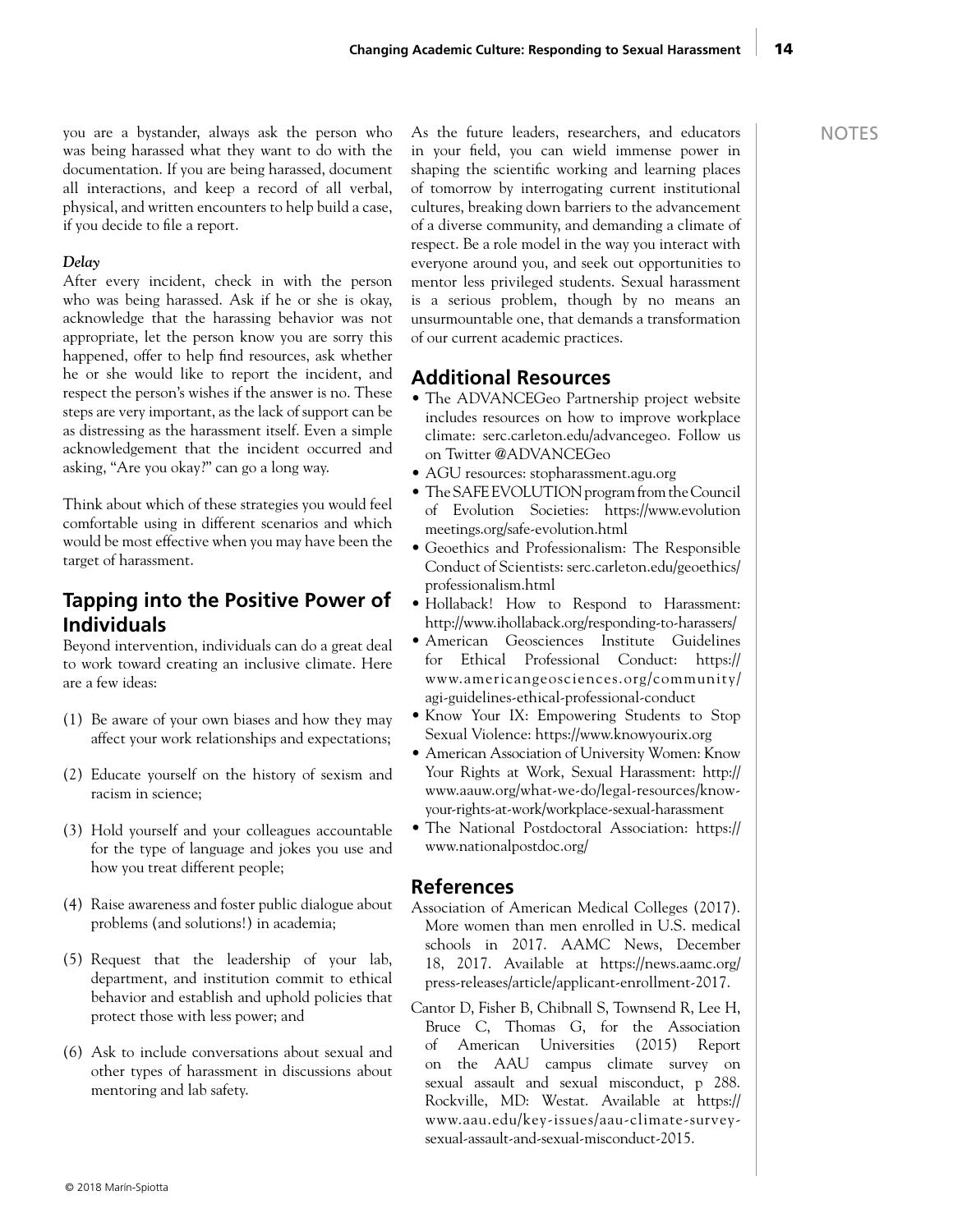- Clancy KBH, Lee KMN, Rodgers EM, Richey C (2017) Double jeopardy in astronomy and planetary science: Women of color face greater risks of gendered and racial harassment. JGR Planets 122:1610–1623.
- Crenshaw K (1989) Demarginalizing the intersection of race and sex: a black feminist critique of antidiscrimination doctrine, feminist theory and antiracist politics. University of Chicago Legal Forum 1989(1):8. Available at https:// chicagounbound.chicago.edu/uclf/vol1989/iss1/8.
- Davis ME, Vakalahi HFO, Scales R (2015) Women of color in the academy, In: Disrupting the culture of silence: Confronting gender inequality and making change in higher education (De Welde K, Stepnick A, eds), pp 265–277. Sterling, VA: Stylus Publishing.
- Epstein NE (2017) Discrimination against female surgeons is still alive: Where are the full professorships and chairs of departments? Surg Neurol Intl 8:93.
- Fischer BA, Zigmond MJ (2013) Attending professional meetings successfully: an instruction manual. Society for Neuroscience. Available at https://web.uri.edu/marbio/files/Attendingprofessional-meetings-SFN-2013.pdf.
- Fitzgerald LF, Shullman SL, Bailey N, Richards M, Swecker J, Gold Y, Ormerod M, Weitzman L (1988) The incidence and dimensions of sexual harassment in academia and the workplace. J Vocational Behav 32:152–175.
- Ghorayshi A (2016) He thinks he is untouchable. BuzzFeed News, June 29. Available at https:// www.buzzfeed.com/azeenghorayshi/michaelkatze-investigation?utm\_term=.dvogXX7m6#. tx9P11D0N.
- Gibney E (2016) Excluded, intimidated and harassed: LGBT physicists face discrimination. Nature, March 22, 2016.
- Jagsi R, Griffith KA, Jones R, Perumalswami CR, Ubel P, Stewart A (2016) Sexual harassment and discrimination experiences of academic medical faculty. JAMA 315:2120–2121.
- Kuo M (2017) Scientific society defines sexual harassment as scientific misconduct. Science, September 20 2017. Available at https://www. sciencemag.org/news/2017/09/scientific-societydefines-sexual-harassment-scientific-misconduct.
- Lampman C (2015) Gender differences in faculty responses to contrapower harassment. In: Disrupting the culture of silence: confronting gender inequality and making change in higher education (De Welde K, Stepnick A, eds.), pp 241–252. Sterling, VA: Stylus.
- Levy H (2016) How the gender gap is shifting in medicine, by specialty. Amino. Available at https:// amino.com/blog/how-the-gender-gap-is-shiftingin-medicine-medical-specialties-by-gender/.
- Mangan K (2018) How a harassment controversy tore a university apart. The Chronicle of Higher Education, March 11, 2018. Available at https:// www.chronicle.com/article/How-a-Harassment-Controversy/242782.
- Marín-Spiotta E, Schneider B (2018) Time's up for harassers in academia. The POSTDOCket 3(16). Available at https://www.nationalpostdoc.org/ general/custom.asp?page=postdocket\_03181.
- Marín-Spiotta E, Schneider B, Holmes MA (2016) Steps to building a no-tolerance culture for sexual harassment. Eos 97: doi:10.1029/2016EO044859.
- McDermott M, Gelb DJ, Wilson K, Pawloski M, Burke JF, Shelgikar AV, London ZN (2018) Sex differences in academic rank and publication rate at top-ranked US neurology programs. JAMA Neurol 75:956–961.
- NASEM (National Academies of Sciences, Engineering, and Medicine) (2011) Expanding underrepresented minority participation: America's science and technology talent at the crossroads, p 286. Washington, DC: National Academies Press. Available at https://www.nap. edu/read/12984/chapter/1.
- NASEM (National Academies of Sciences, Engineering, and Medicine) (2018) Sexual harassment of women: climate, culture, and consequences in academic sciences, engineering, and medicine. Washington, DC: The National Academies Press. Available at https://doi. org/10.17226/24994.
- National Science Foundation National Center for Science and Engineering Statistics (2015) Women, minorities, and persons with disabilities in science and engineering: 2015. Special Report NSF 15-311. Arlington, VA: National Science Foundation.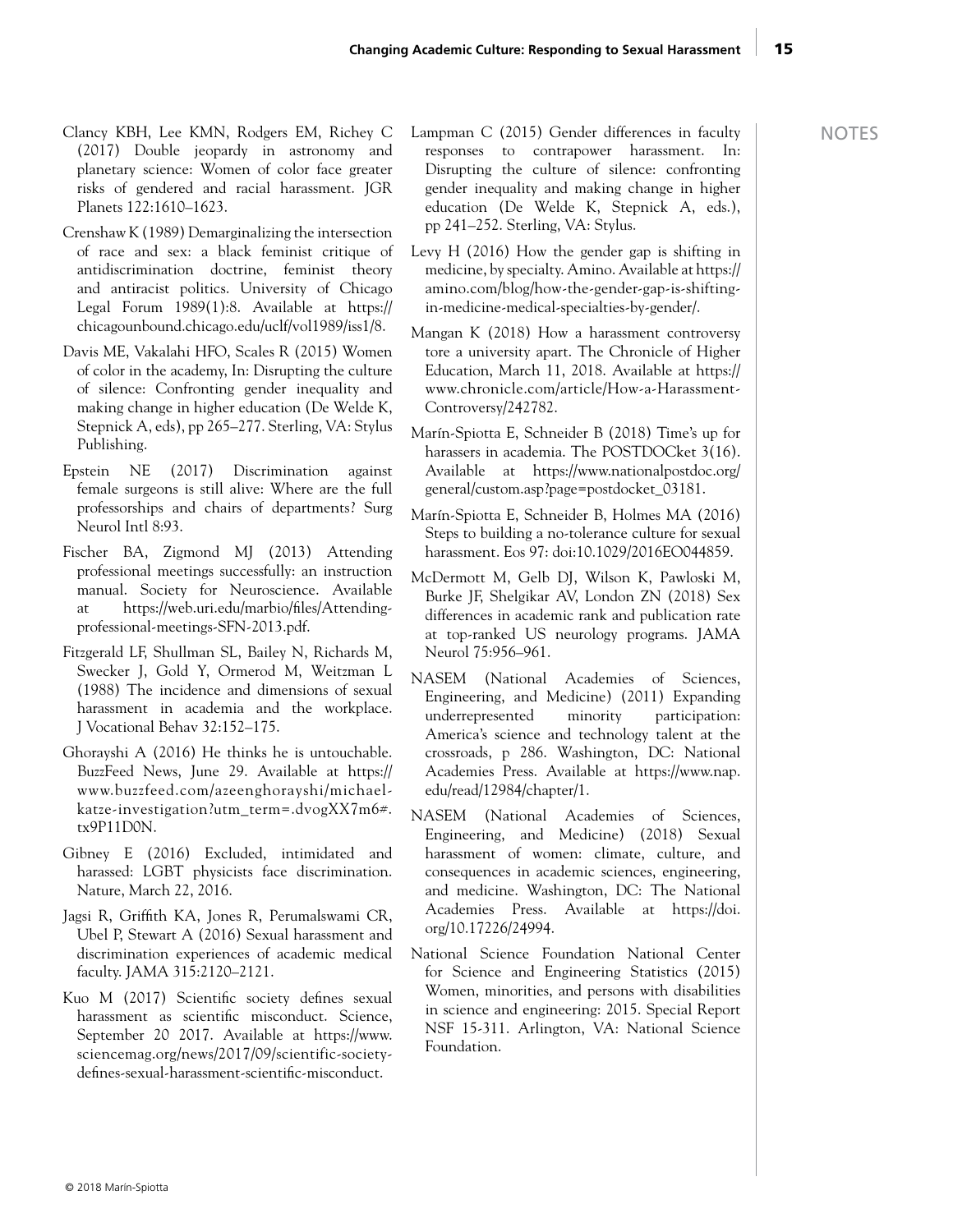- National Science Foundation National Center for Science and Engineering Statistics (2017) Women, minorities, and persons with disabilities in science and engineering: 2017. Special Report NSF 17-310. Arlington, VA: National Science Foundation.
- Oldach L (2018) Women in science take on sexual harassment. ASBMBTODAY, September 10, 2018. Rockville, MD: American Society for Biochemistry and Molecular Biology. Available at http://www.asbmb.org/asbmbtoday/201809/Feature/ Harassment/.
- Society for Neuroscience (2017) Report of survey of neuroscience graduate, postdoctoral, & undergraduate programs (academic year 2016–2017). Available at https://www.sfn.org/Careers/Higher-Education-and-Training/Neuroscience-Training-Program-Survey.
- Sved AF (2011) Report of survey of neuroscience graduate, postdoctoral, & undergraduate programs (academic year 2010–2011). Available at https:// www.sfn.org/Careers/Higher-Education-and-Training/Neuroscience-Training-Program-Survey.
- Topa Cantisano G, Morales Dominguez JF, Depolo M (2008) Perceived sexual harassment at work: meta-analysis and structural model of antecedents and consequences. Spanish J Psychol 11:207–218.
- U.S. Equal Employment Opportunity Commission (n.d.) Harassment. Available at www.eeoc.gov/ laws/types/harassment.cfm.
- Vaccaro A (2010) Still chilly in 2010: campus climate for women. On Campus With Women 39:2012–2016.
- Wadman M (2018) Will U.S. academies expel sexual harassers? Science 360:949–950.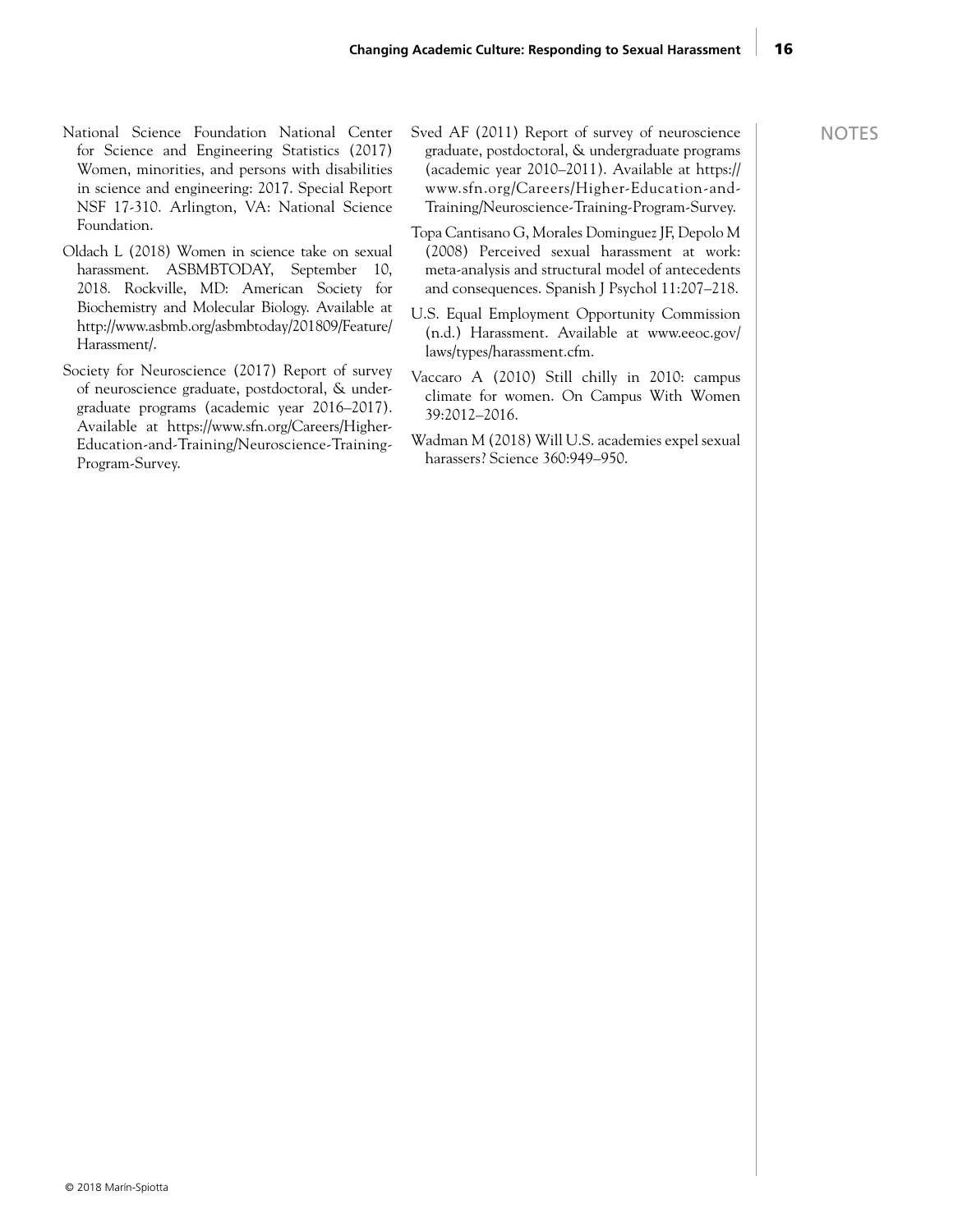## **Hidden Forces: Intersectionality, Power Dynamics, and Strategies for Change in the Scientific Professions**

Jean A. King, PhD,<sup>1</sup> and Kristin Waters, PhD<sup>2</sup>

<sup>1</sup>Worcester Polytechnic Institute University of Massachusetts Medical School Worcester, Massachusetts

> <sup>2</sup>Worcester State University Worcester, Massachusetts Women's Studies Research Center Brandeis University Waltham, Massachusetts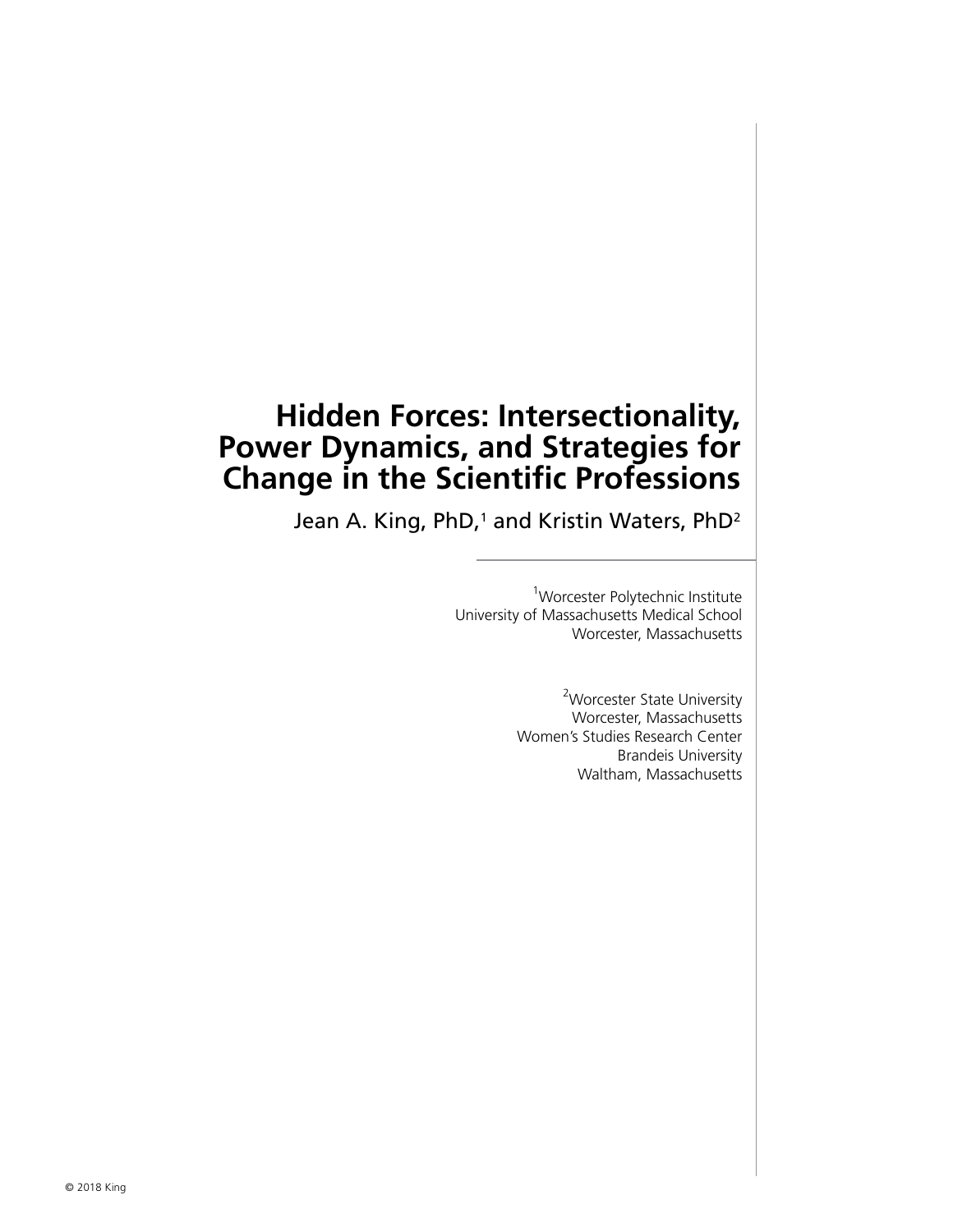### NOTES **Introduction** school, medical school, in medical professions at

The persistent low representation of minorities in academic professions has focused debate in recent years on societal, cultural, and economic factors that maintain the status quo. As researchers and practitioners explore the complexities of the problem, a novel body of literature has emerged that addresses the effect of multiple minority identities, or "intersectionality," on social advancement and well-being. In this chapter, we will consider the impact of power dynamics on low minority participation in science in general, and the ways in which multiple social identities can affect privilege and marginalization. We draw on the work of many renowned social scientists whose scholarship specifically explores the intersection of multiple identities, as well as providing our insights from many years of experience as women faculty in leadership roles in various disciplines.

#### **The Problem**

The career prospects for minorities and women in higher education, postgraduate education, the professions, and the professoriate steadily improved until the latter part of the twentieth century (Sullivan, 2004; Connolly et al., 2015). At that point, progress stalled, leaving large disparities and limited opportunities for advancement. At present, institutional structures and practices still impede the progress of minorities and women in academic disciplines, especially at postgraduate levels and in academic leadership positions.

According to a recent report from the Pew Research Center, underrepresentation of black and Hispanic workers continues in the STEM fields (science, technology, engineering, and mathematics). Although 11% of the U.S. workforce overall is African American, only 9% of STEM workers are black. Hispanics account for 16% of the U.S. workforce, but they represent only 7% in STEM professions; blacks comprise 7% and Hispanics 6% of the STEM workforce among those with higher education degrees (Landivar, 2013; Funk and Parker, 2018). This paucity of minorities in STEM mirrors their overall presence in academia. A recent study of more than 400,000 professors at 1500 colleges reported that 75% of full-time faculty members at four-year colleges are white, 5% are black, and even fewer are Hispanic (Myers, 2016).

This disparity reflects broader findings on academic diversity, which show that African Americans and other minorities tend to be underrepresented not just at the faculty level but also in graduate the upper levels, and in faculty and administrative positions relative to their proportion of the general population. Similarly, work by Palepu and colleagues (1998) revealed, through a stratified random sample of 3013 full-time faculty at 24 U.S. medical schools, the presence of racial and ethnic disparities in faculty promotions and found that minority faculty members received tenure at significantly lower rates compared with white faculty. African American faculty were found to be the least likely of the underrepresented minority (URM) groups to hold senior faculty rank compared with white faculty. These findings held true even when controlling for factors that typically influence promotions, such as years as a faculty member or measures of academic productivity.

At the National Institutes of Health (NIH), research grant funding rates were lower for women than men in 2016—a regression from a decade earlier, when rates were virtually identical for both sexes. Funding rates for URMs are significantly lower than for majority applicants, with no substantial progress made during the past 15 years. However, this gap is much smaller for Latino applicants. Research into these trends indicates that there is potential for increasing diversity in the research community through the support of early-stage and new investigators, as these groups are significantly more diverse than those of experienced investigators. However, the backsliding regression of funding rates for women and lack of progress by URMs took place during 2009–2017, when the NIH was aggressively targeting early and new investigators, suggesting that simply increasing funding for these groups is not enough to increase diversity in research (Nikaj et al., 2018).

These prevalence rates and trends are critical to forming power dynamics, since numerical underrepresentation has historically acted as a substrate for negative stereotypes, noninclusive environments, and social isolation. Indeed, recent work by Associate Professor Isis Settles (2014) indicates that the low prevalence of female faculty has contributed to negative environments for women in STEM. She contends the following: "Negative gender-based experiences, such as sexual harassment, are more likely to occur in male-dominated settings like the sciences (Antecol and Cobb-Clark, 2001; Willness et al., 2007), and men are far more likely to direct sex-based mistreatment toward women in male-dominated careers (e.g., science) as a means of penalizing them for violating gender-role norms and stereotypes (Dovidio et al., 2000). Further, Kanter's (1977) classic theory of proportional representation suggests that women who are a numerical minority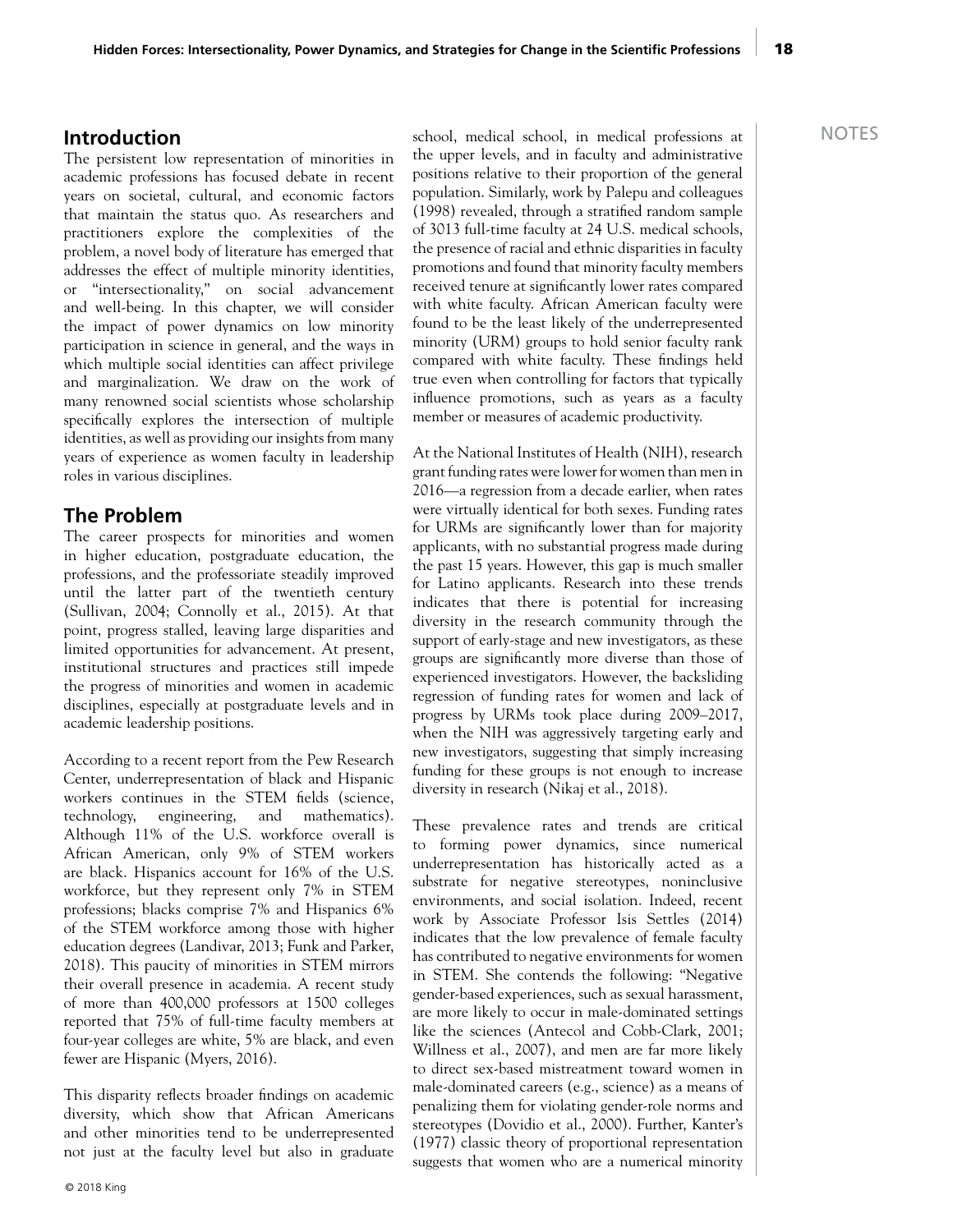19

in an organizational setting are expected to represent adverse effects. Students at both the graduate and NOTES 'women' as a group. Women may also experience social isolation because they are perceived as outsiders by men in the organization. Finally, perceptions of individual women are filtered through stereotypes about their gender. For example, compared to men, women are stereotyped as less intelligent and less competent in mathematics and science (Shih et al., 1999; Lane et al., 2012)" (Settles, 2014).

#### **Impact of Low Diversity in Academia on Individual Power Dynamics and Health Care Outcomes**

Our research focuses on identifying solutions to obstacles facing URMs in order to level the playing field and stimulate significant improvements in national health care outcomes. There are numerous compelling reasons for increasing the representation of women and minorities in the health care professions. In 2006, a broad-based commission of public and private interests conducted a study of minorities in health professions and published the Sullivan Report, which noted the following: "In 2003, the Institute of Medicine (IOM) warned of the 'unequal treatment' minorities face when encountering the health system. The data in that report are compelling and alarming. Cultural differences, a lack of access to health care, combined with high rates of poverty and unemployment, contribute to the substantial ethnic and racial disparities in health status and health outcomes. Health services research has shown that minority health professionals are more likely to serve minority and medically underserved populations. Despite this fact, there is a severe underrepresentation of minorities in our health professions. The IOM recommends increasing the number of minority health professionals as a key strategy to eliminating health disparities" (Sullivan, 2004).

In the interest of fairness, but also of improving health outcomes, we are investigating the nature of impediments faced by underrepresented groups as well as strategies for overcoming those obstacles and attaining success.

During early career stages, STEM professions may not appear to be inviting or welcoming to minorities. While overt discrimination still occurs, recent studies suggest that legal changes and diversity initiatives have reduced the incidence of blatant discrimination (Liebschutz et al., 2006; Sue et al., 2007). However, these developments do not prevent the more insidious forms of racism and their accompanying postgraduate levels may have their enthusiasm for a STEM career dampened by "microaggressions" (indirect, subtle, or unintentional discrimination) (Sue et al., 2007). People of color may have fewer role models, less mentoring, and fewer positive social connections to encourage, guide, and assist them with career advancement. Furthermore, potential graduate and postgraduate trainees may have internalized discriminatory social messages, leading to diminished confidence in their own abilities, lower self-esteem, and increased anxiety about their potential to successfully represent themselves in a situation with challenging power dynamics.

Power disparities represent potentially challenging barriers to success for minority students entering careers in academic medicine and science. Although these disparities are less overt than in years past, they are no less challenging. Evaluating the findings from his review of the literature on minorities in medicine, Marc A. Nivet asserts that, "The accumulated disadvantaged position in which minority faculty members find themselves compared with whites has developed through years of systematic segregation, discrimination, tradition, culture, and elitism in academic medicine" (Nivet, 2010). This confluence of factors amplifies difficulties at every stage of educational progress from the entry level through professional advancement to securing senior-level positions.

For example, the work of Settles (2014) supports the premise that women faculty members in STEM experience more frequent negative structural and interpersonal experiences than either female social science faculty or male STEM faculty members. This gives credence to the theory that specific behaviors expressed by the majority group are a way of penalizing women for working in male-dominated fields and to communicate that they are not welcome in such environments. Taken together, these reports of the adverse effects of low diversity in academia, along with research on the experiences of minorities and women, do not bode well for diminishing the historical barriers to advancement and altering the power dynamics that minorities in academia face.

### **Specific Challenges Related to Intersectionality**

Although much of what we have discussed relates to minority status in science and academia, another often more insidious and precarious path awaits those at the intersection of more than one minority identity.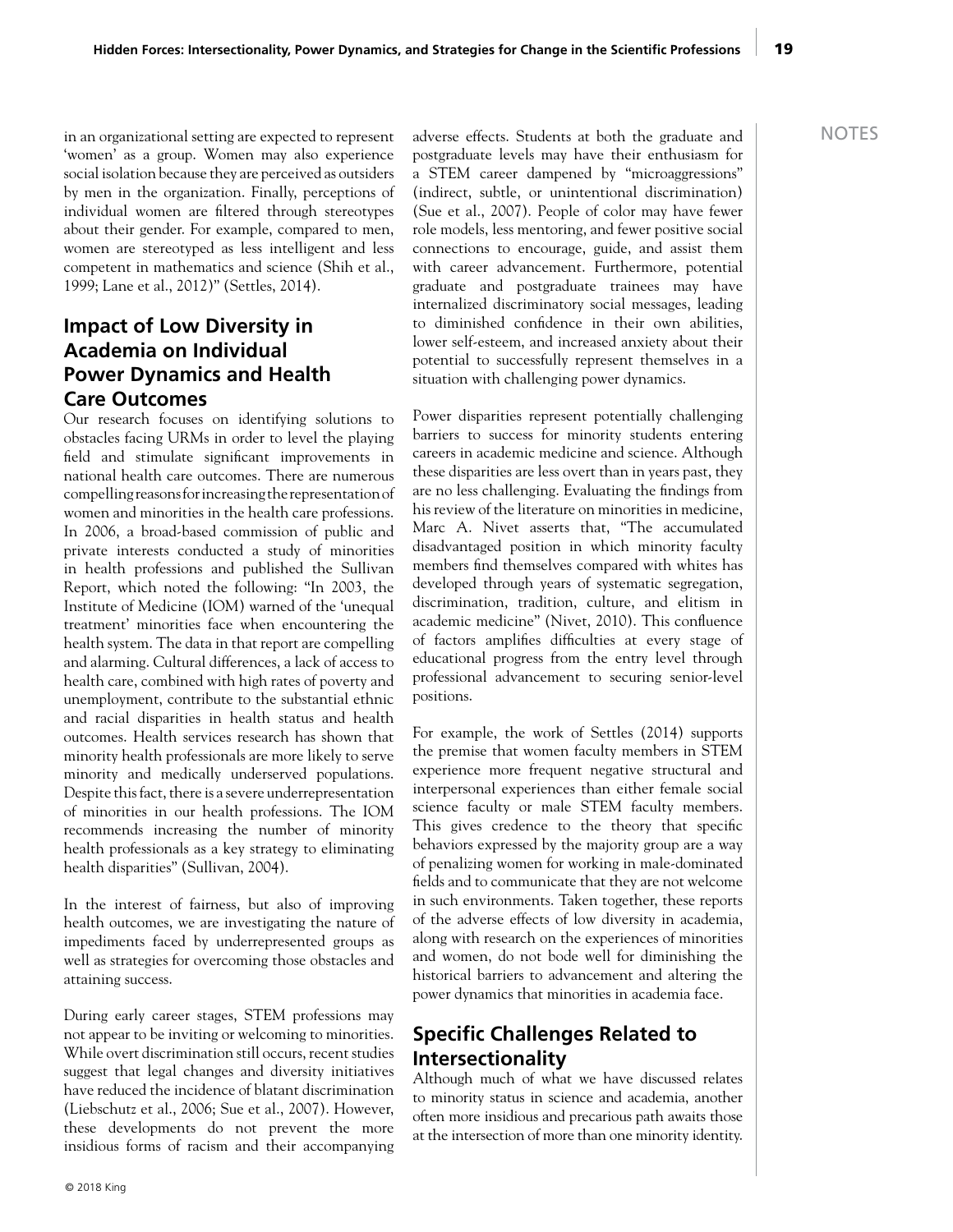The concept of "intersectionality" was first introduced Embracing or compartmentalizing NOTES by Kimberlé Crenshaw in the context of automobile workers in 1989. This concept was brought to the forefront in the case of *DeGraffenreid v. General Motors Assembly Division* (1976), which asserted that black women would have to choose between their race and gender identities when filing discrimination claims, tearing asunder the multiple components of their identities. Incensed by the decision, Crenshaw established the definitive argument for acknowledging the reality of intersecting factors that make us who we are, how we are seen, and how we experience the world: race, gender, age, sexuality, ability, class, and more, asking us to "embrace the complexities of compoundedness" (Crenshaw, 1989, 1991). In a recent academic discourse, Professors Leeva Chung and Laura Rendón (2018) presented both the theory and the experience of operating from multiple identities in academia. Building on the groundbreaking work of Crenshaw, and earlier contributions by Cherríe Moraga (1981) and Gloria Anzaldúa (1987), Rendón posited that "[I]ntersectionality explains what happens when an individual with multiple, intersecting social identities (e.g. race/ethnicity, indigeneity, ancestry, gender, class, sexuality, geography, age, disability/ ability, immigration status, religion, political affiliation, and worldview) interacts with overlapping systems of power and privilege in society" (Chung and Rendón, 2018).

#### The impact of intersectionality on power dynamics

Rendón speculated that, as a political tool, intersectionality asks us to consider the question: By what political, social, and economic conditions can an individual holding diverse social identities be advantaged or disadvantaged? Chung responded as follows: "Living in the intersection has created a dialectical tension … like the yin/yang principle in which two contrasting elements coexist as inseparable and complementary units. For ethnic identity, the dialectical tension between group belonging and individual needs may create challenges for an individual—in terms of seeking belonging and avoiding rejection and/or marginality—*but* dialectical tensions can be managed with flexibility, patience, and adaptability" (Chung and Rendón, 2018).

Both individuals and institutions of higher education have a choice: either experience intersecting identities as always problematic or embrace them as potential sources of power, enrichment, and knowledge.

#### Embracing or compartmentalizing multiple identities

The many challenges of multiple minority identities can be burdensome as one focuses on whether to consider them individually or as a composite. It is clear from scholars in this domain, such as Wendy Smooth (2016), that our identities, although intricately interconnected, can mediate both privileged and marginalized experiences as a composite. The complexities of identity also underscore the heterogeneity that exists even within specific groups. Smooth (2016) posits that, "at the societal level, intersectionality seeks to make visible the systems of oppression that maintain power hierarchies that organize society while also providing a means to theorize experience at the individual level."

How we use our multiple identities when faced with academic power dynamics depends on several factors: (1) how we experience or explore our multiple identities, (2) the competencies we possess to navigate power dynamics, and (3) the support system available to be successful. Living at the intersection may be experienced as living at the margins of society, so there are clear approaches that individuals can adopt by recognizing intersectional patterns. For instance, one can assume a compound identity in which two (or more) social membership categories (e.g., gender, race, sexual orientation, socioeconomic status, physical disability) are combined to form a compound identity, one can assume a singular social identity, or one can compartmentalize: adopting one social identity category as the primary basis of identification in one setting and shifting to another in a different context. For example, in studies looking at scientists through the lens of their personal and professional identities, Settles (2014) found that women who placed more importance on their gender identity versus their scientific identity experienced more "identity interference." Identity interference (or identity conflict) refers to the pressure or expectations of one identity conflicting with the performance of another identity. Indeed, the women scientists manifesting the most interference also reported diminished academic performance, self-esteem, and life satisfaction. Other researchers express caution about the inadequacies of organizing around one of many identities—a particular concern in situations involving substantial power disparities. Smooth contends that for women of color in academia, their experiences cannot be conceptualized as originating from a singular "ism"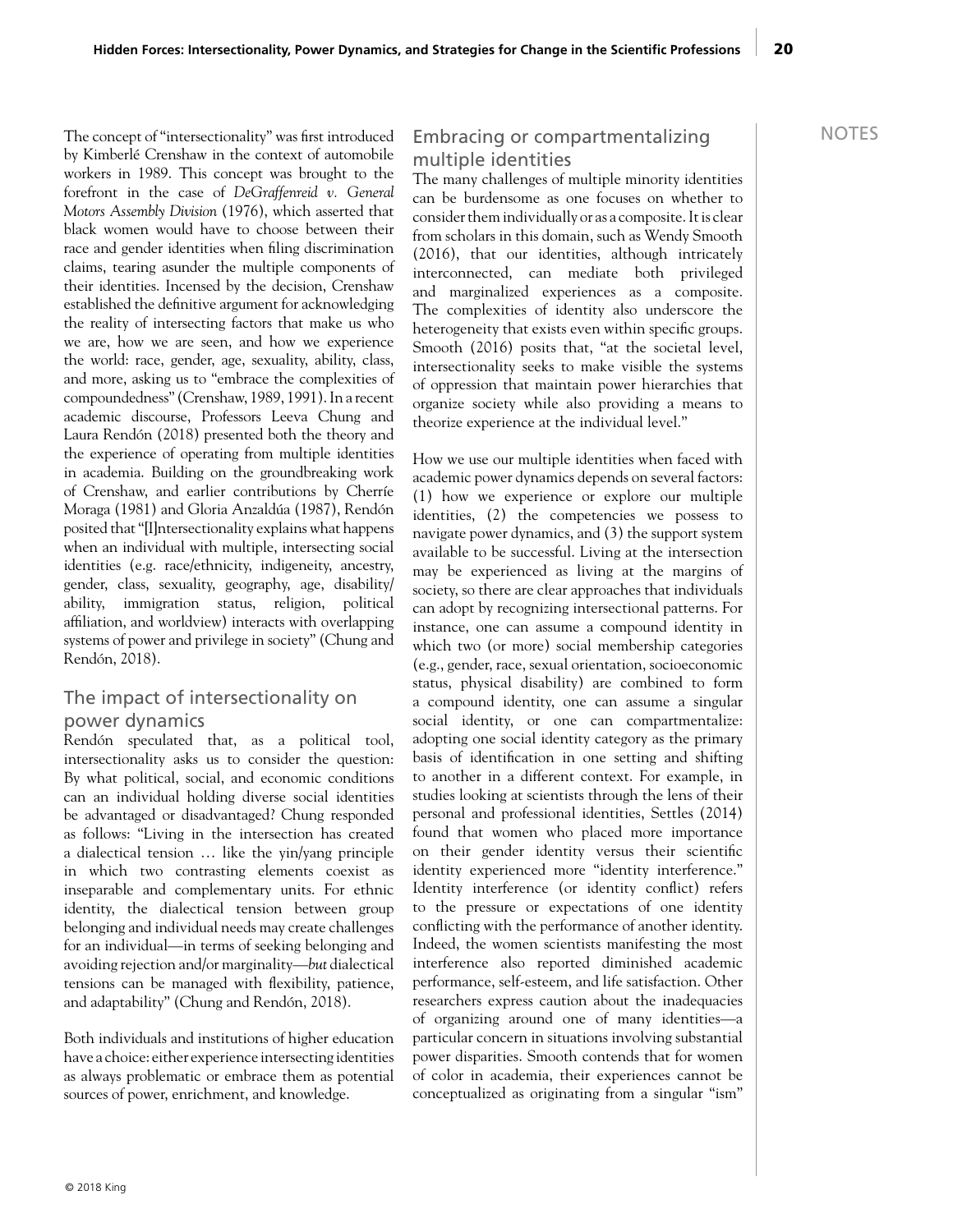(e.g., racism, sexism) but are the product of multiple impact their faculty cohort. It was apparent from the  $\sim$  NOTES "isms." Therefore, an approach that fully explores intersectionality "allows us to understand that while race, gender, and class are leading determinants of power and marginality, actually determining which group identities are privileged or marginalized at any given time, in any given location, is a matter of understanding the context" (Smooth, 2016).

A necessary competency for individuals at the margins—particularly those facing a challenging situation where power and influence are critical to the interaction—is the ability to recognize that we are composites of our intersecting identities. Therefore, we need to be flexible and cognizant of which one of our identities may imbue privilege and marginalization in that composite context, as well as consider other domains of power, such as rank, field of study, and the university conferring the degree. However, learning how to operate in these pluralistic spaces with success, and being poised to traverse the complexities of academia from the margins, requires more than simply embracing or compartmentalizing one's multiple identities. It is apparent that we need to transition from merely understanding the historical, social, political, and cultural contexts from which individuals with intersectional identities in the academy operate to crafting valuable strategies and interventions to support excellence, success, and wellness. Below we provide several recommendations and approaches that we believe have immense value as systems for the support, validation, and advancement of intersectional groups, in spite of the multiplicity of power dynamics in which privilege and marginalization are often tightly interwoven.

### **Support Systems: Creating Microcommunities**

Political, cultural, and geographic contexts make some sites more suitable than others for supporting intersectional frameworks designed to foster advancement and well-being for those whose intersectional identities may put them at a disadvantage. Among the critical factors for success are commitment from institutional leadership, deep understanding of the nature of the problems faced, and a willingness to devote time and energy to creating change. A constellation of programs in New England are making the effort.

A 2012 study conducted as part of the requirements for the Executive Leadership in Academic Medicine (ELAM) program at University of Massachusetts Medical School assessed specific challenges that could analysis of historical data that the number of black/ African Americans in any hiring pool never exceeded 4% at any point in the school's history (1975–2012), and the highest percentage (3.7%) occurred in the late 1970s; thereafter, the percentage of faculty across all ranks in this ethnic group decreased. With these data as a backdrop, we undertook a qualitative study consisting of face-to-face surveys with faculty members  $(N = 30)$ . We selected faculty from each of the following groups: black/African American; Hispanics/Latinos, and whites, and interviews were conducted by a researcher (independent consultant) of the same ethnic group as the faculty member. The semistructured interviews compiled from the faculty (majority and minority) identified specific barriers in both social and professional realms. Minority faculty identified severe isolation and lack of access to resources and support systems at all levels, and specifically mentoring, as the most critical challenges they encountered compared with their majority colleagues. These data aligned with the extant literature that overwhelmingly demonstrates that minority faculty often experience academia as an unsupportive environment, suffer from isolation, and perceive their contributions as undervalued (Thomas and Hollenshead 2001; Turner, 2002; Constantine et al., 2008). As a result of this study, the concept of "microcommunity" was introduced as an innovative mentoring model aimed at minimizing barriers to and promoting career development of minority faculty.

The overarching goal of the microcommunity is to create a customized model of academic support for individual faculty members (scholars) as well as a cohort or group of minority faculty, including those with multiple minority identities. The microcommunity is designed to provide an academic/ social fabric for scholars' development that consists of a mentoring circle of senior academic mentors and professional and diversity-informed peers. The microcommunity allows each faculty member to flourish in an atmosphere where differences are appreciated, nurtured, and supported. Briefly, each minority faculty should have a group of mentors from both majority and minority groups (or microcommunity) that includes at minimum a senior faculty member, content-area-specific mentor, minority faculty member, and peer mentor. An even more innovative approach would also include a sponsor (a unique mentoring role to promote the mentee for awards and leadership, e.g., positions as department head, dean, or provost) and mentors in areas that are particularly challenging to the mentee.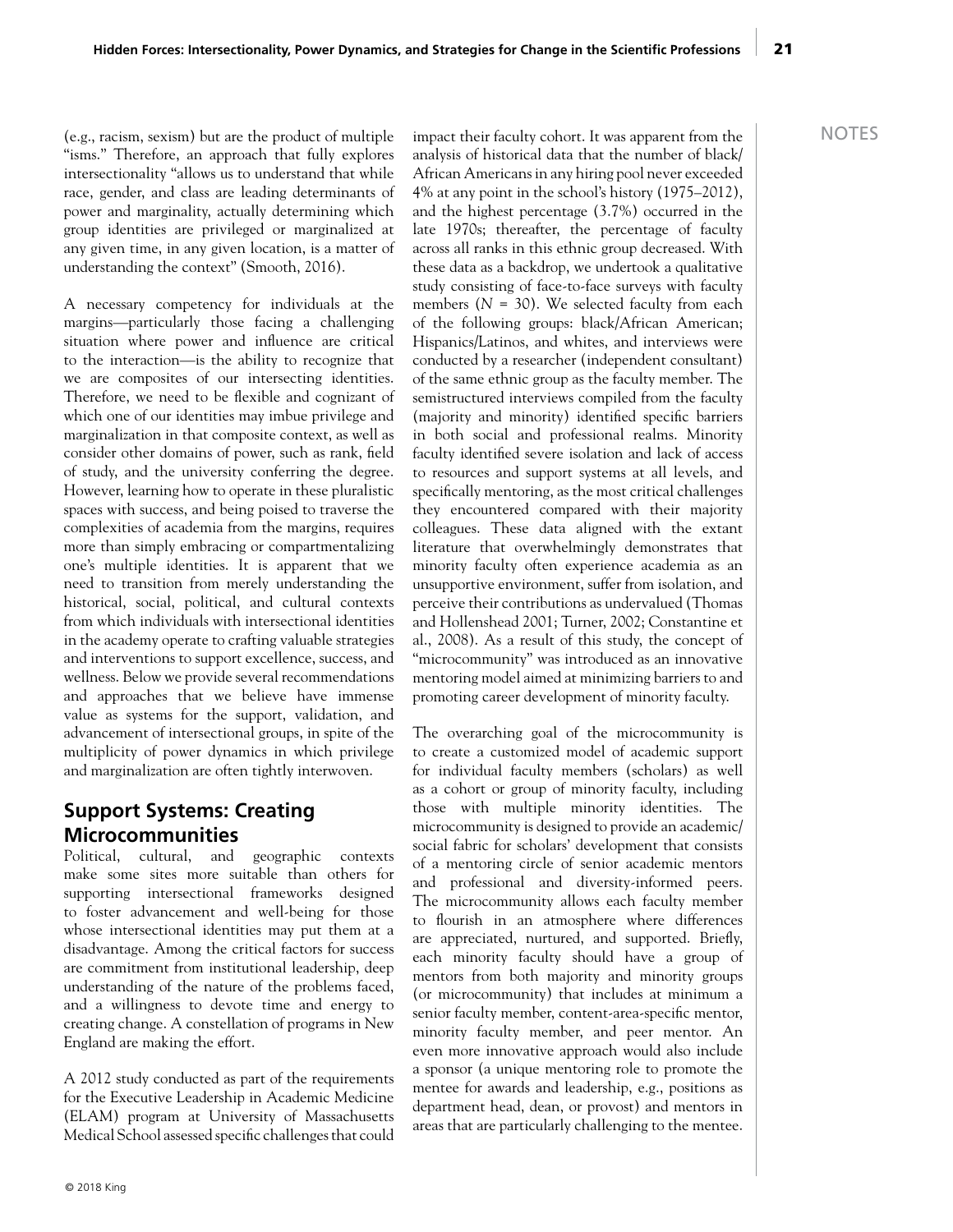This proposed model has been highlighted in many mentoring, and networking with women doing NOTES minority contexts, including the Summer Program in Neuroscience, Excellence and Success (SPINES) program at Woods Hole Marine Biological Laboratory and the Mentoring Institute for Neuroscience Diversity Scientists (MINDS), as well as piloted at the University of Massachusetts. As we await formal results of the microcommunity pilot program, anecdotal evidence supports decreased feelings of isolation, increased awareness of resources, and the formation of an engaged community. However, the formation of a rather insular microcommunity is only the beginning of the establishment of an effective minority support system. With the microcommunity operating as a central command center, the next step is establishing a larger supportive community. After all, a microcommunity will have only limited effectiveness if it is surrounded by an oppressive larger community.

#### **Building Supportive Institutional Academic Communities**

As in every power dynamic, the number of individuals in the group is a significant factor because it often mediates critical participation in the conversation and a perception of inclusion. This was noted in a report by Settles et al. (2007), who found that the perception that female STEM faculty had a voice (the sense that they could influence their organization) mediated the relationship between job satisfaction and the perception of a hostile (noninclusive) environment. Therefore, if a critical mass of supportive individuals can be found in one's institution or institutions within a reasonable geographic area, forming deliberate links with others can help alleviate isolation and provide support for different levels of community formation.

Another strategy for building larger communities is participating in groups that support identity constructs in your discipline or linked disciplines. For example, in addition to major national groups like the Association of Women in Science (AWIS), there are subgroups such as Women in Neuroscience within the Society for Neuroscience. Other groups have a more global focus, like Women in World Neuroscience (WWN), which is an international group of women (and men) interested in promoting,

research on neuroscience, particularly in emerging economies. In other words, one needs to actively identify or create one's own tapestry of individuals and groups linked to the academic journey. However, this is not just the obligation of the already burdened intersectional individual. Institutions should become partners in the success of their faculty. This critical role of the institution is articulated by Smooth (2016), specifically for women of color in the academy. She notes that "strategies and interventions require department heads, deans, and other senior university leaders to act as allies supporting the career-sustaining decisions women of color make that may deviate from the norm."

One of the more recent robust indications of institutional support was launched by Columbia University in New York City. The university president announced in October 2017 that they would dedicate \$100 million over the next five fiscal years to support faculty recruitment, career development, and a pipeline for potential professors and postdoctoral students from underrepresented groups (Eversley, 2017). This type of initiative can enlarge the pipeline of diversity and solidly place a major part of the responsibility for the success of intersectional groups on the institution.

#### **Conclusion**

It is clear that, during the past several decades, little progress has been made toward increasing diversity in academia. Evidence now shows that those possessing multiple minority identities (intersectionality) face particularly profound challenges to success, advancement, and well-being. Intersectional challenges require unique, comprehensive, and integrated support interventions. These may include the thoughtful construction of microcommunities that thoroughly address the disadvantages associated with individual and combined minority status as well as substantial institutional commitment and support to provide an environment where these microcommunities can be effective. Together, these interventions can allow minority faculty to not just survive but thrive.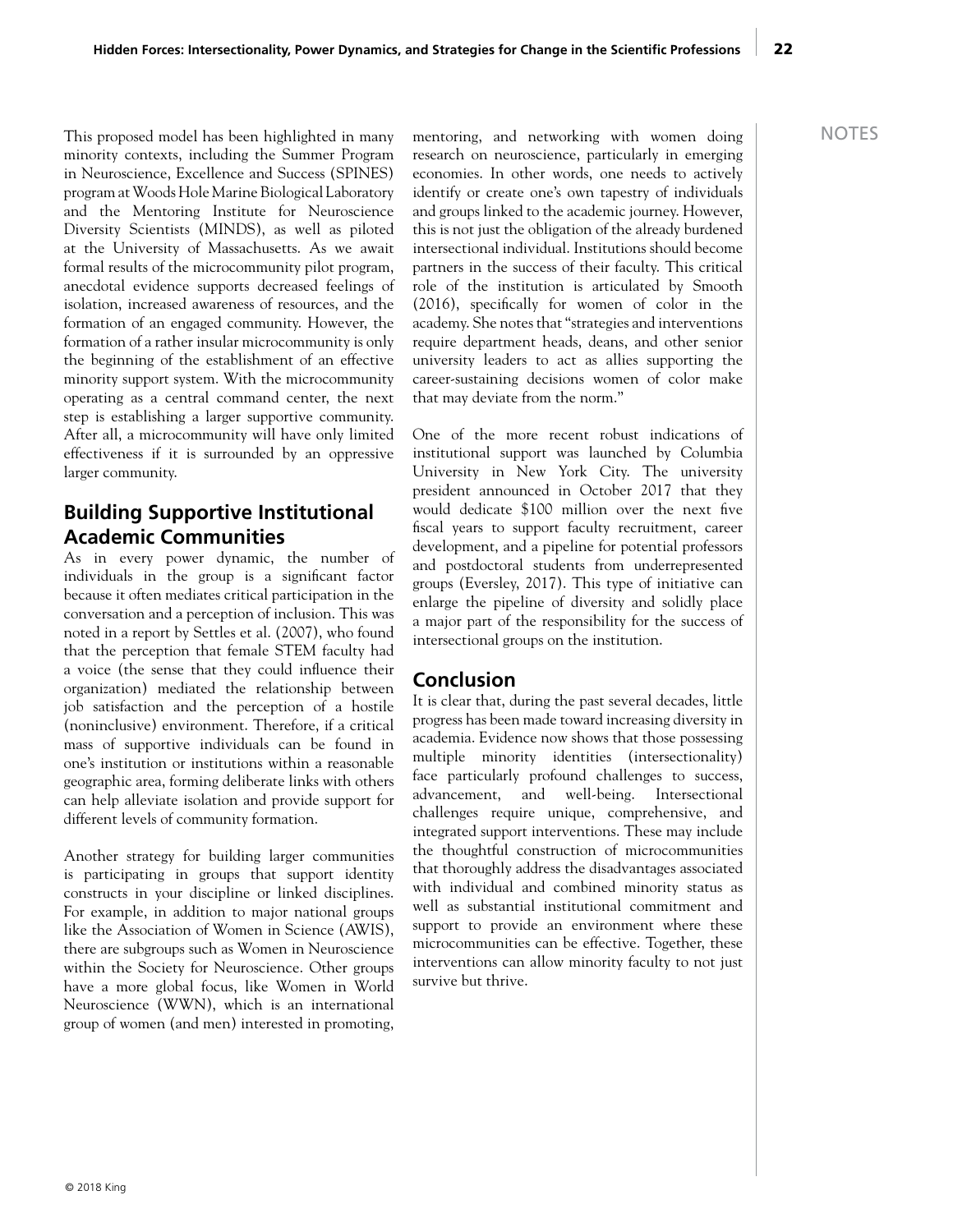- Antecol H, Cobb-Clark D (2001). Men, women, and sexual harassment in the U.S. military. Gender Issues 19:3–18.
- Anzaldúa G (1987) Borderlands/la frontera: the new mestiza. San Francisco: Aunt Lute Books.
- Chung LC, Rendón LI (2018) Educating for wholeness in the intersections. Diversity and Democracy 21:8–12.
- Connolly MR, Lee YG, Savoy JN (2015) Faculty hiring and tenure by sex and race: new evidence from a national survey. Paper 29.042 presented at Annual Meeting of the American Educational Research Association, Chicago, IL, April 17, pp 16–20.
- Constantine M, Smith L, Redington RM, Owens D (2008) Racial microaggressions against black counseling and counseling psychology faculty: a central challenge in the multicultural counseling movement. J Couns Dev 86:348–355.
- Crenshaw K (1989) Demarginalizing the intersection of race and sex: a black feminist critique of antidiscrimination doctrine, feminist theory and antiracist politics. University of Chicago Legal Forum 1989:139–167. Available at https://chicagounbound.uchicago.edu/uclf/ vol1989/iss1/8/.
- Crenshaw KW (1991) Mapping the margins: intersectionality, identity politics, and violence against women of color. Stanford Law Rev 43:1241–1299.
- *DeGraffenreid v. General Motors Assembly Division*, 413 F.Supp. 142 (E.D. Mo. 1976). Available at https://law.justia.com/cases/federal/district-courts/ FSupp/413/142/1660699/.
- Dovidio JF, Major B, Crocker J (2000) Stigma: introduction and overview. In: The social psychology of stigma, Ed 1 (Heatherton TF, Kleck RE, Hebl MR, Hull JG, eds.), pp 1–28. New York: Guilford Press 7.
- Eversley M (2017) Columbia takes the diversity plunge. Diverse Issues in Higher Education 34:20–23.
- Funk C, Parker K (2018, January 9) Diversity in the STEM workforce varies widely across jobs. Pew Research Center: Social and Demographic Trends. Available at http://www.pewsocialtrends. org/2018/01/09/diversity-in-the-stem-workforcevaries-widely-across-jobs/.

**References** NOTES Kanter RM (1977) Men and women of the corporation. New York: Basic Books

- Landivar LC (2013, September) Disparities in STEM employment by sex, race, and Hispanic origin. American Community Survey Reports ACS-24. Washington, DC: U.S. Census Bureau. Available at https://www.census.gov/library/publications/2013/ acs/acs-24.html.
- Lane KA, Goh JX, Driver-Linn E (2012) Implicit science stereotypes mediate the relationship between gender and academic participation. Sex Roles 66:220–234.
- Liebschutz JM, Darko GO, Finley EP, Cawse JM, Bharel M, Orlander JD ( 2006) In the minority: black physicians in residency and their experiences. J Natl Med Assoc 96:9:1441–1448.
- Moraga C, Anzaldúa G, eds. (1981) This bridge called my back: writings by radical women of color. Albany, NY: State University of New York Press.
- Myers B (2016, February 14) Where are the minority professors? The Chronicle of Higher Education.
- Nikaj S, Roychowdhury D, Lund PK, Matthews M, Pearson K (2018) Examining trends in the diversity of the U.S. National Institutes of Health participating and funded workforce. FASEB J. doi: 10.1096/fj.201800639. [Epub ahead of print]
- Nivet MA (2010) Minorities in academic medicine: review of the literature. J Vasc Surg 51:S53–S58.
- Palepu A, Carr PL, Friedman RH, Amos H, Ash AS, Moskowitz MA (1998) Minority faculty and academic rank in medicine. JAMA 280:767– 771.
- Settles I (2014) Women in STEM: challenges and determinants of success and well-being. Psychol Sci Agenda 28. Available at http://www.apa.org/ science/about/psa/2014/10/women-stem.aspx.
- Settles I, Cortina LM, Steward AJ, Malley J (2007) Voice matters: buffering the impact of a negative climate for women in science. Psychol Women Q 31:270–281.
- Shih M, Pittinsky TL, Ambady N (1999) Stereotype susceptibility: identity salience and shifts in quantitative performance. Psychol Sci 10:80–83.
- Smooth WG (2016) Intersectionality and women's advancement in the discipline and across the academy. Politics, Groups, and Identities 4:513–528.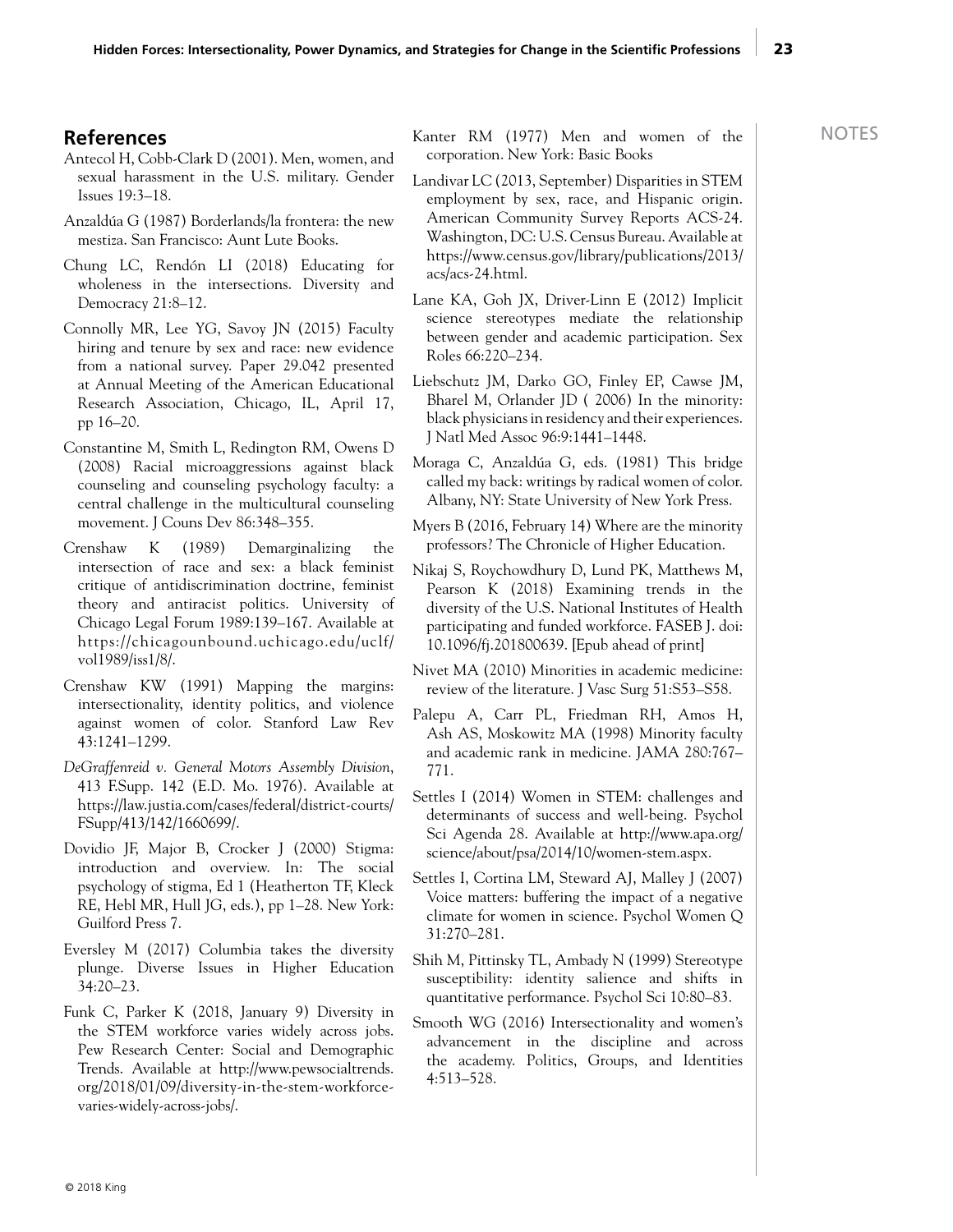- Sue DW, Capodilupo CM, Torino GC, Bucceri JM, Thomas GD, Hollenshead C (2001) Resisting from NOTES Holder AMB, Nadal KL, Esquilin M (2007) Racial microaggressions in everyday life: implications for clinical practice. Am Psychol 62:271–286.
- Sullivan LW (2004) Missing persons: minorities in the health professions. A report of the Sullivan Commission on Diversity in the Health Care Professions. Available at http://health-equity.lib. umd.edu/40/.
- the margins: the coping strategies of black women and other women of color faculty members at a research university. J Negro Educ 70:166–175.
- Turner CSV (2002) Diversifying the faculty: a guidebook for search committees. Washington, DC: Association of American Colleges and Universities.
- Willness CR, Steel P, Lee K (2007) A meta-analysis of the antecedents and consequences of workplace sexual harassment. Personnel Psychol 60:127–124.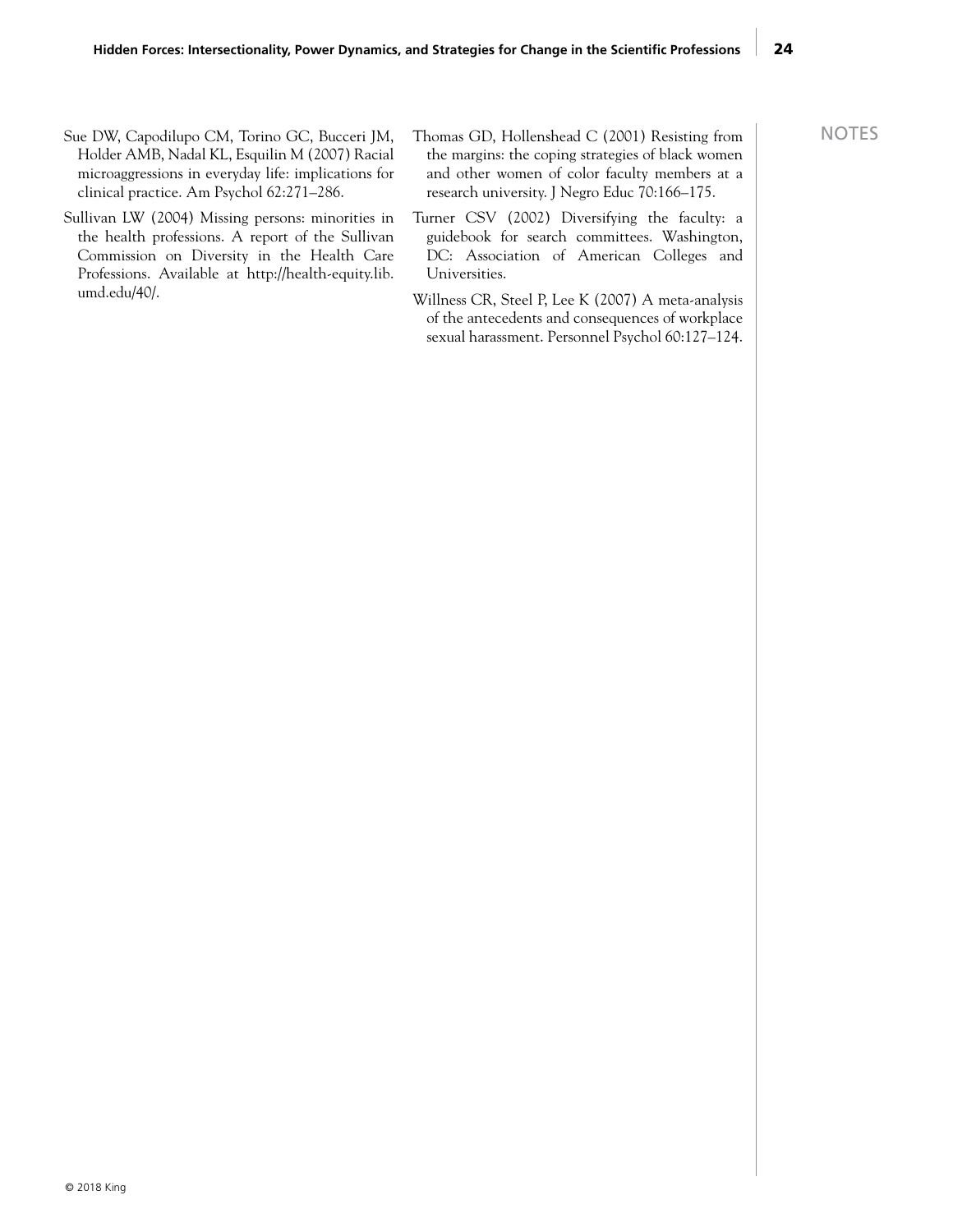## **Case Studies**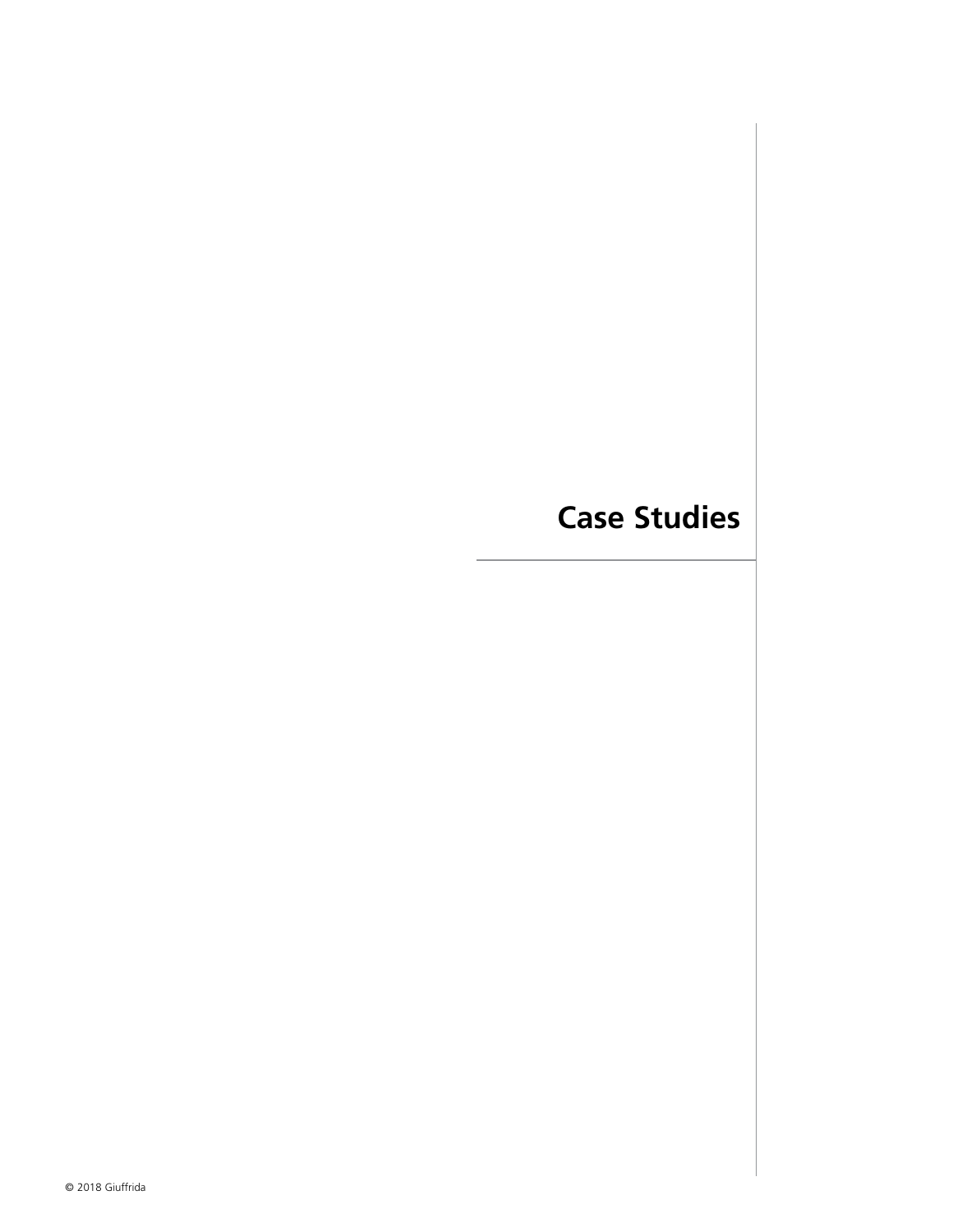### **Case Study 1: Poster Session Postscript**

A student is presenting a poster at a scientific conference. A professor listens intently to the poster discussion and then, after some chatting with the presenter, comments, "You realize that people are interested in you, not your science?"

#### **Discussion questions:**

- (1) Is this an appropriate remark? Why or why not?
- (2) How would you feel if this happened to you? What would you do?
- (3) What could you do if you observed/overheard this interaction at the poster session?
- (4) What could you do if the student shared this incident with you after the fact?
- (5) Which of the bystander intervention strategies would you feel comfortable using?
- (6) What gender did you imagine the student to be? The professor? How would substituting their genders change your response?
- (7) Would any of your answers change if you knew that the student was presenting for the first time at a conference? If the student was an undergraduate or a graduate student?
- (8) Would any of your answers change if you knew that the student was part of the diversity mentoring program at the conference? If he or she was the first in the family to attend college?

### **Case Study 2: Lab Meeting Encounter**

A student arrives to a lab meeting to present her project update for the week as scheduled. She arrives in professional attire and early to set up. A lab tech also arrives early and comments on her appearance right when he walks in the room. He tells her she is "too beautiful to waste her life in research."

#### **Discussion questions:**

- (1) Is this an appropriate remark? Why or why not?
- (2) How would you feel if this happened to you? What would you do?
- (3) What could you do if you overheard this remark as you walked into the room for the lab meeting?
- (4) What could you do if the student shared this incident with you after the fact?
- (5) Which of the bystander intervention strategies would you feel comfortable using?
- (6) What could you do as a senior student, postdoc, or lab manager to avoid this type of behavior from occurring in the first place?
- (7) Would any of your answers above change if you knew the student was presenting at a meeting for the first time? If the student was an undergraduate or a graduate student?
- (8) Would any of your answers change if you knew that the student was part of the diversity mentoring program? If he or she was the first in the family to attend college?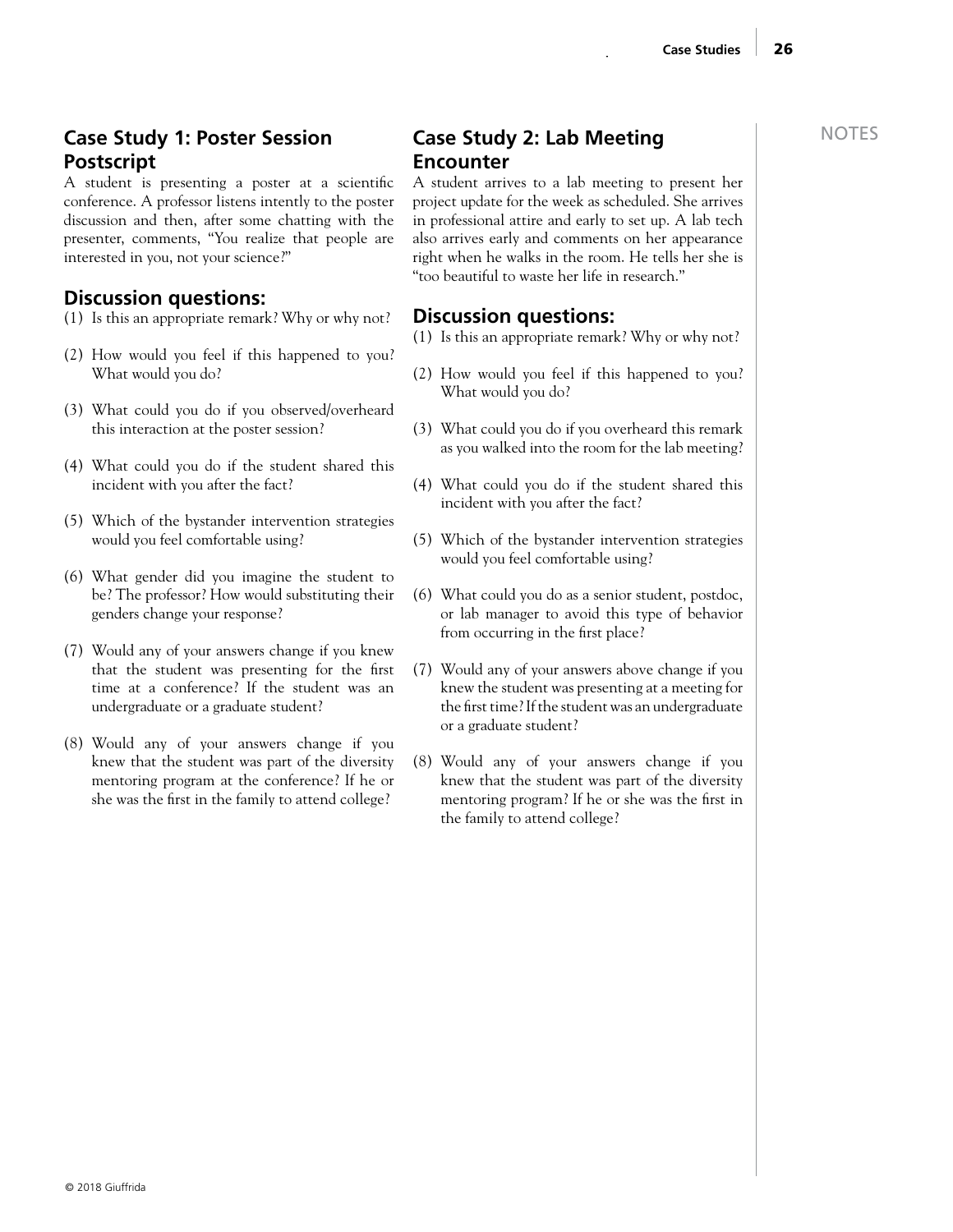#### **Case Study 3: Data Hoarding**

Dr. Glidden is the principal investigator of a research project involving an animal model for a new stemcell therapy for the treatment of Parkinson's disease. Dr. Glidden's research progress has been slow owing to his difficult relationships with his lab team. Several graduate students and postdoctoral researchers had made small contributions before ultimately leaving Dr. Glidden's lab. Because a large number of contributors cycled through his lab, Dr. Glidden decides not to publish the data for this project until he takes a faculty position at another institution, where he hopes to find a new collaborator to write a manuscript. He also intends to drop the names of some graduate students at his old institution from the author list. Dr. Glidden is not sure when he will be able to publish these data; however, he is eager to receive credit for his promising findings in his role at the new institution.

#### **Discussion questions:**

- (1) What is Dr. Glidden's responsibility for sharing the results of his study?
- (2) Do the contributors to the project have any authorship rights after Dr. Glidden moves to another institution?
- (3) What role might the department chair, dean, or senior leadership at Dr. Glidden's previous institution play in regard to the study?
- (4) If Dr. Glidden does not publish his findings, how should the data collected throughout the course of the project be handled?

#### **Case Study 4: Patenting and Graduation**

Dr. Nadine is a pioneer in computational neuroscience research. As a newly appointed faculty member, she does not have extensive experience in mentoring graduate students but is eager to collaborate with her trainees. Dr. Nadine's most promising graduate student, Jordan, has worked extensively on Dr. Nadine's new idea for a particular data-processing algorithm. Thanks to his efforts, a working algorithm has been produced, and Jordan has begun to use it to process his own datasets. When Jordan is ready to publish his results, Dr. Nadine wants to halt the publication to obtain a patent on the original algorithm and some software copyrights, all in her name. The timeline for Jordan's publication weighs heavily on his ability to graduate and move into a postdoctoral position; however, Dr. Nadine does not wish to publish the data-processing methods until they are properly protected.

#### **Discussion questions:**

- (1) What are Dr. Nadine's responsibilities for upholding Jordan's contributions to the research project?
- (2) What can Jordan do if Dr. Nadine's decides to delay his publication and graduation?
- (3) Who should claim ownership of the algorithm?
- (4) Should Jordan publish his results without disclosing the algorithm that was developed for his analysis?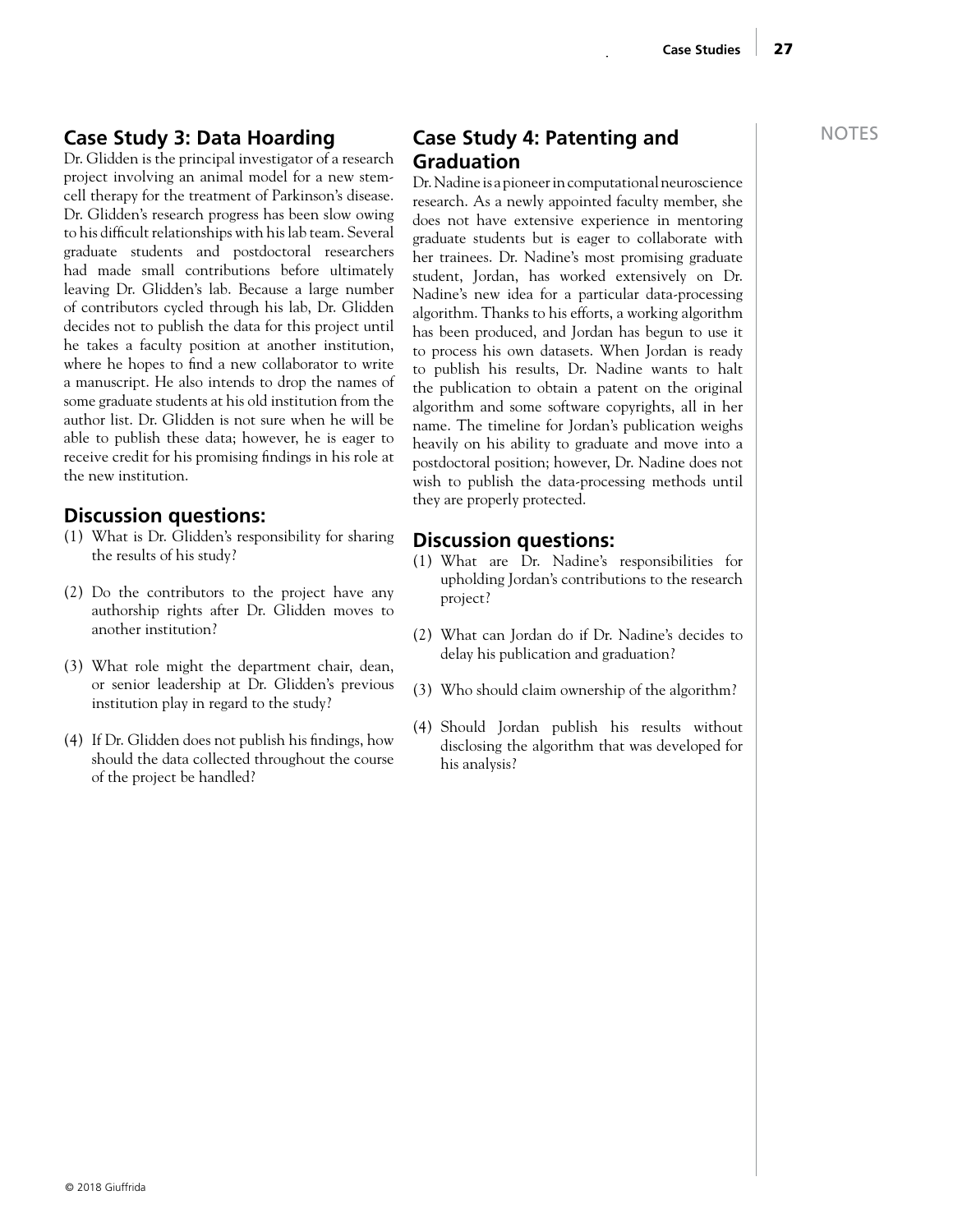#### **Case Study 5: Questionable Authorship**

This case study was adapted from the U.S. Department of Health and Human Services (n.d.). The previous mentor (PM) of a faculty member (Dr. Thompson) would like to be an author on an upcoming publication of his mentee. Although the PM collaborated with Dr. Thompson in the past, he has not directly contributed to this new research project. Nevertheless, the PM feels that Dr. Thompson's project is an offshoot of his work. Even Dr. Thompson states in his manuscript that the PM inspired the current project, although his ideas have moved beyond the initial work done in the old laboratory. Dr. Thompson knows that the inclusion of his well-known former mentor as a coauthor may boost the credibility of his publication but is also eager to establish himself as an independent researcher. However, he does not want to disrupt his positive relationship with the PM by excluding him.

#### **Discussion questions:**

- (1) What considerations should be taken into account when determining authorship?
- (2) What qualifies someone to be an author?
- (3) Can the journal editor stop Dr. Thompson from including the PM?
- (4) What might Dr. Thompson gain by including, or not including, his PM?

#### **Case Study 6: Changing Labs**

This vignette was adapted from the National Institutes of Health Office of Intramural Research (2011). Sarah is a graduate student who worked in the lab of Dr. Jones for one year studying a novel transmembrane protein expressed in tumor cells. Sarah isolated the protein and then used a contract laboratory to develop a sensitive rabbit antibody that recognizes the extracellular domain of the protein. Her dissertation project was going to involve the use of this antibody (along with other methods) to study the role of this protein in tumor progression and metastasis. Unfortunately, despite her progress, she did not get along with Dr. Jones and decided to move to Dr. Smith's lab to begin a new project.

A few months later, Sarah finds out that her former advisor is preparing a paper on a different project conducted by a new graduate student using the antibody Sarah developed. Sarah believes that she should be a coauthor and brings this to Dr. Jones's attention. The former advisor explains that the new data being published were obtained solely by the new graduate student and that raising an antibody is merely a technicality that does not justify coauthorship. Sarah argues that the isolation of the protein and the decision about what peptide to select as antigen constitute original scientific thinking. Dr. Jones disagrees, arguing that the literature contains numerous examples of this type of work. Sarah gives up because she is afraid that Dr. Jones might retaliate since he is still a member of her dissertation committee.

#### **Discussion questions:**

- (1) Should Sarah be a coauthor on the paper?
- (2) Sarah brings her complaint to the chair of the department. She argues that the new student's research could not have been done without her antibody. How should the department chair respond to this situation?
- (3) Would your answers be any different if Sarah had remained in Dr. Jones's lab although working on a new project?
- (4) Would your answers be any different if Sarah were a technician instead of a graduate student?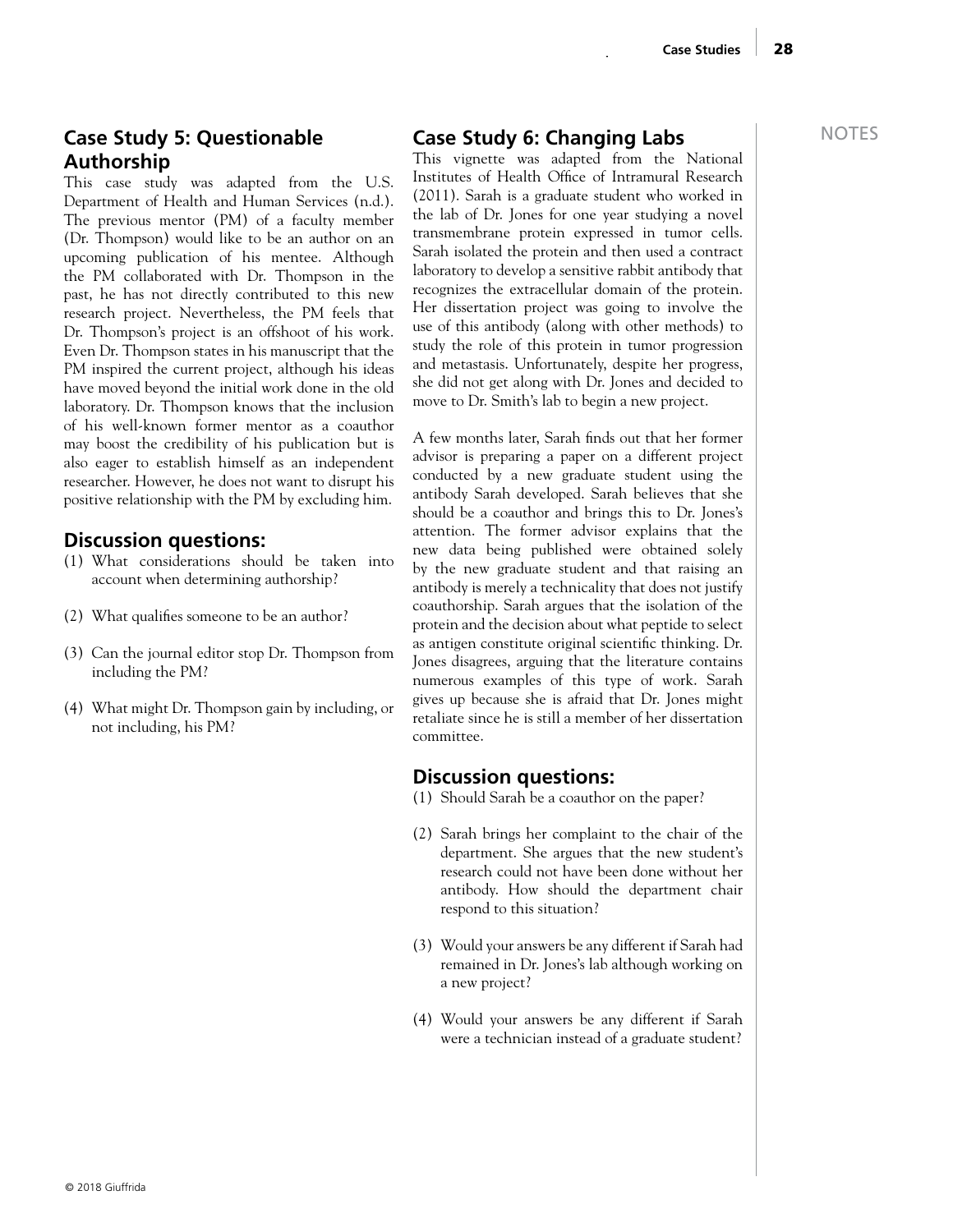#### **Case Study 7: African American Female Faculty at the Margins**

Dr. Tyra Banks is a junior African American faculty member at Wisconsin State University. Although the faculty members are collegial, she feels extremely isolated, both professionally and personally. She has never been invited to dinner at the homes of any of the other faculty members and does not feel that she has been welcomed as a fellow team member. While other faculty members' accomplishments are frequently recognized in public, hers are overlooked. On the rare occasion that the department chair mentions her accomplishments, it is always in a private setting (generally in the hallway while Tyra is on her way to class). When she mentions this observation to her only mentor on campus (a majority male), he advises Tyra to mention it herself at her next meeting with the chair.

- (1) Do you think being undervalued by your department chair can represent an active power dynamic? Explain how you conceptualize the power dynamic in this instance.
- (2) Should she take the advice of her mentor? If so, why? If not, why not?
- (3) What steps can she take to make the environment more inclusive?
- (4) Is there a role for the institution? If so, what is it, and how can it be implemented?
- (5) What could you do if Dr. Banks shared this scenario with you?
- (6) Which of the bystander intervention strategies would you feel comfortable using?

#### **Case Study 8: A Latina Postdoc Fellow**

Dr. Penelope Cruz is a postdoctoral fellow in a rather large lab at The Ohio State University. Other postdoc candidates appear to get substantial help and resources for obtaining their first faculty position. She does not have a good plan for transitioning to her next position. She considers her thesis advisor (the PI) as her only mentor but, so far, he has not been helpful. Penelope wants to ask others for advice and assistance, but she is worried that seeking support from other mentors will anger him. She hears there is a great job at a neighboring university with an expanding Latino population, but she is worried she is not "good enough" to be considered a viable candidate.

- (1) Do you think her intersectional identity will affect her efforts toward getting her own faculty position? How could marginalization and privilege impact her interactions with the search committees?
- (2) Are there benefits to hiring Penelope, and should she mention them in her interview?
- (3) If the interview progresses to a negotiation, how would you advise her to prepare?
- (4) Whom should she consult to guide her through the next steps in the process and instruct her on how to empower herself to successfully negotiate?